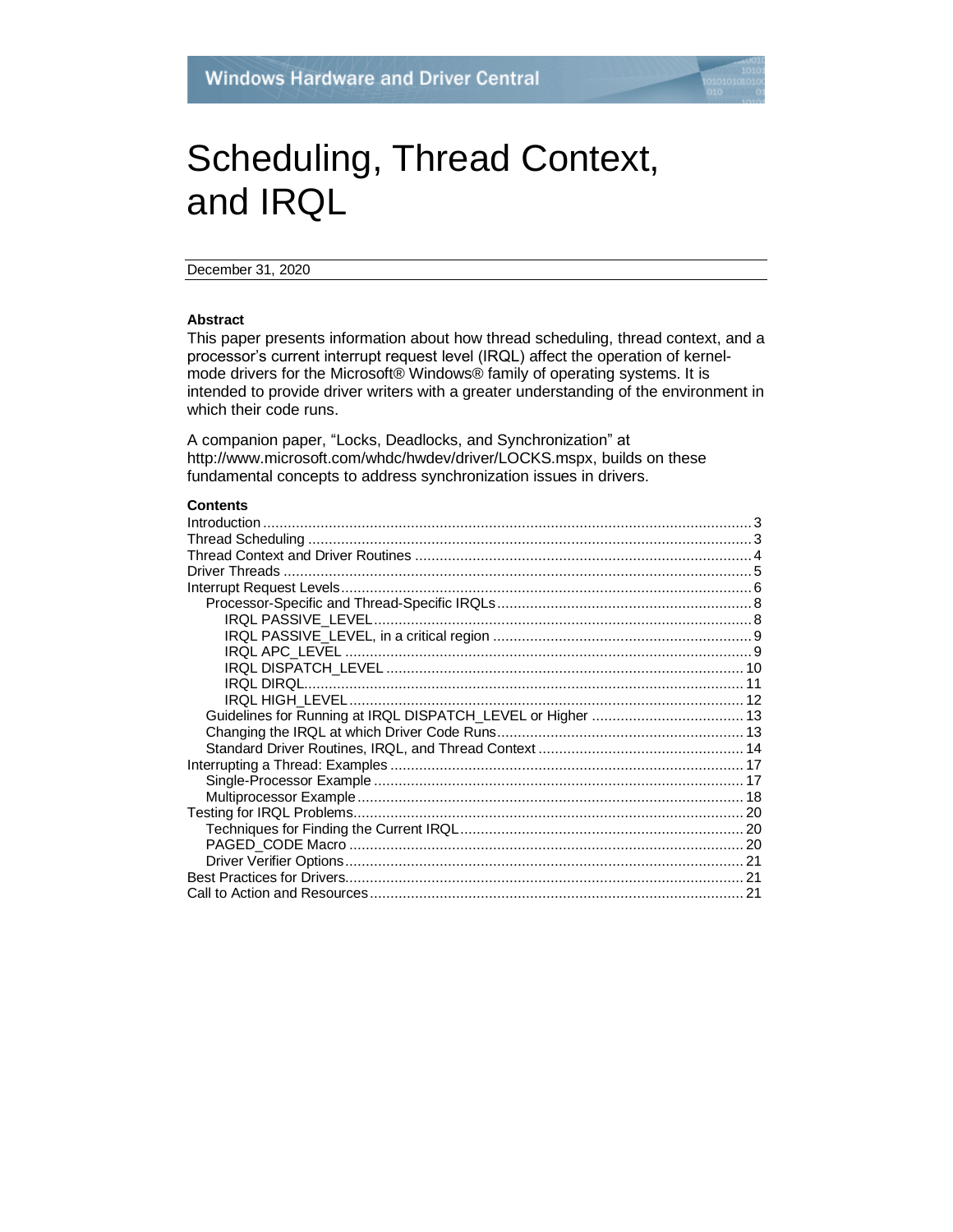#### **Disclaimer**

This is a preliminary document and may be changed substantially prior to final commercial release of the software described herein.

The information contained in this document represents the current view of Microsoft Corporation on the issues discussed as of the date of publication. Because Microsoft must respond to changing market conditions, it should not be interpreted to be a commitment on the part of Microsoft, and Microsoft cannot guarantee the accuracy of any information presented after the date of publication.

This White Paper is for informational purposes only. MICROSOFT MAKES NO WARRANTIES, EXPRESS, IMPLIED OR STATUTORY, AS TO THE INFORMATION IN THIS DOCUMENT.

Complying with all applicable copyright laws is the responsibility of the user. Without limiting the rights under copyright, no part of this document may be reproduced, stored in or introduced into a retrieval system, or transmitted in any form or by any means (electronic, mechanical, photocopying, recording, or otherwise), or for any purpose, without the express written permission of Microsoft Corporation.

Microsoft may have patents, patent applications, trademarks, copyrights, or other intellectual property rights covering subject matter in this document. Except as expressly provided in any written license agreement from Microsoft, the furnishing of this document does not give you any license to these patents, trademarks, copyrights, or other intellectual property.

Unless otherwise noted, the example companies, organizations, products, domain names, e-mail addresses, logos, people, places and events depicted herein are fictitious, and no association with any real company, organization, product, domain name, email address, logo, person, place or event is intended or should be inferred.

© 2004 Microsoft Corporation. All rights reserved.

Microsoft, Windows, and Windows NT are either registered trademarks or trademarks of Microsoft Corporation in the United States and/or other countries.

The names of actual companies and products mentioned herein may be the trademarks of their respective owners.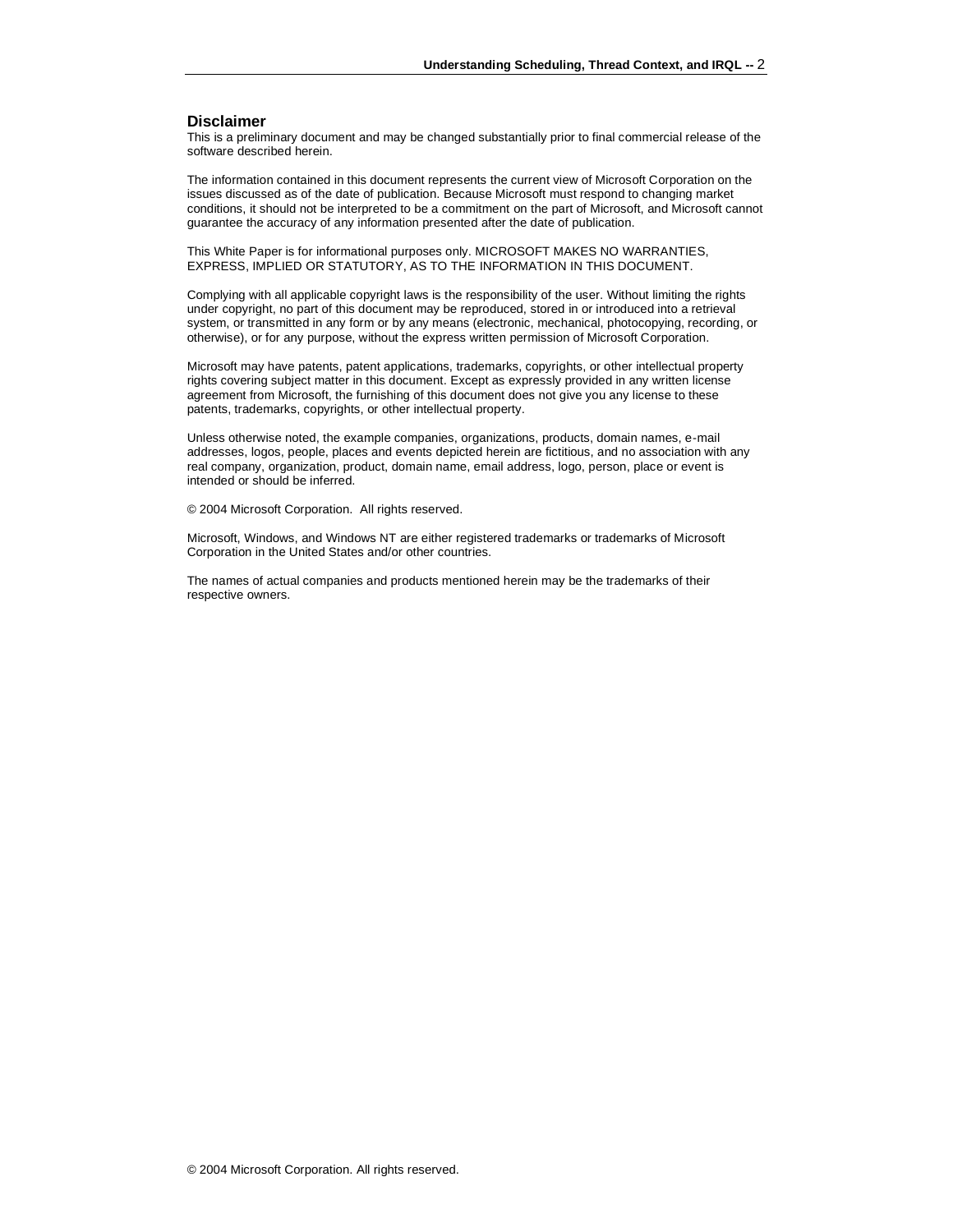# <span id="page-2-0"></span>**Introduction**

Thread scheduling, thread context, and the current interrupt request level (IRQL) for each processor have important effects on how drivers work.

A thread's scheduling priority and the processor's current IRQL determine whether a running thread can be pre-empted or interrupted. In *thread pre-emption*, the operating system replaces the running thread with another thread, usually of higher thread priority, on the same processor. The effect of pre-emption on an individual thread is to make the processor unavailable for a while. In *thread interruption*, the operating system forces the current thread to temporarily run code at a higher interrupt level. The effect of interruption on an individual thread is similar to that of a forced procedure call.

Interruption and pre-emption both affect how code that runs in the thread can access data structures, use locks, and interact with other threads. Understanding the difference is crucial in writing kernel-mode drivers. To avoid related problems, driver writers should be familiar with:

- The thread scheduling mechanism of the operating system
- The thread context in which driver routines can be called
- The appropriate use of driver-dedicated and system worker threads
- The significance of various IRQLs and what driver code can and cannot do at each IRQL

# <span id="page-2-1"></span>**Thread Scheduling**

The Microsoft® Windows® operating system schedules individual threads, not entire processes, for execution. Every thread has a scheduling priority (its *thread priority*), which is a value from 0 to 31, inclusive. Higher numbers indicate higher priority threads.

Each thread is scheduled for a quantum, which defines the maximum amount of CPU time for which the thread can run before the kernel looks for other threads at the same priority to run. The exact duration of a quantum varies depending on what version of Windows is installed, the type of processor on which Windows is running, and the performance settings that have been established by a system administrator. (For more details, see *Inside Windows 2000*.)

After a thread is scheduled, it runs until one of the following occurs:

- Its quantum expires.
- It enters a wait state.
- A higher-priority thread becomes ready to run.

Kernel-mode threads do not have priority over user-mode threads. A kernel-mode thread can be pre-empted by a user-mode thread that has a higher scheduling priority.

Thread priorities in the range 1-15 are called *dynamic* priorities. Thread priorities in the range from 16-31 are called *real-time* priorities. Thread priority zero is reserved for the zero-page thread, which zeroes free pages for use by the memory manager.

Every thread has a *base priority* and a *current priority*. The base priority is usually inherited from the base priority for the thread's process. The current priority is the thread's priority at any given time. For kernel-mode driver code that runs in the context of a user thread, the base priority is the priority of the user process that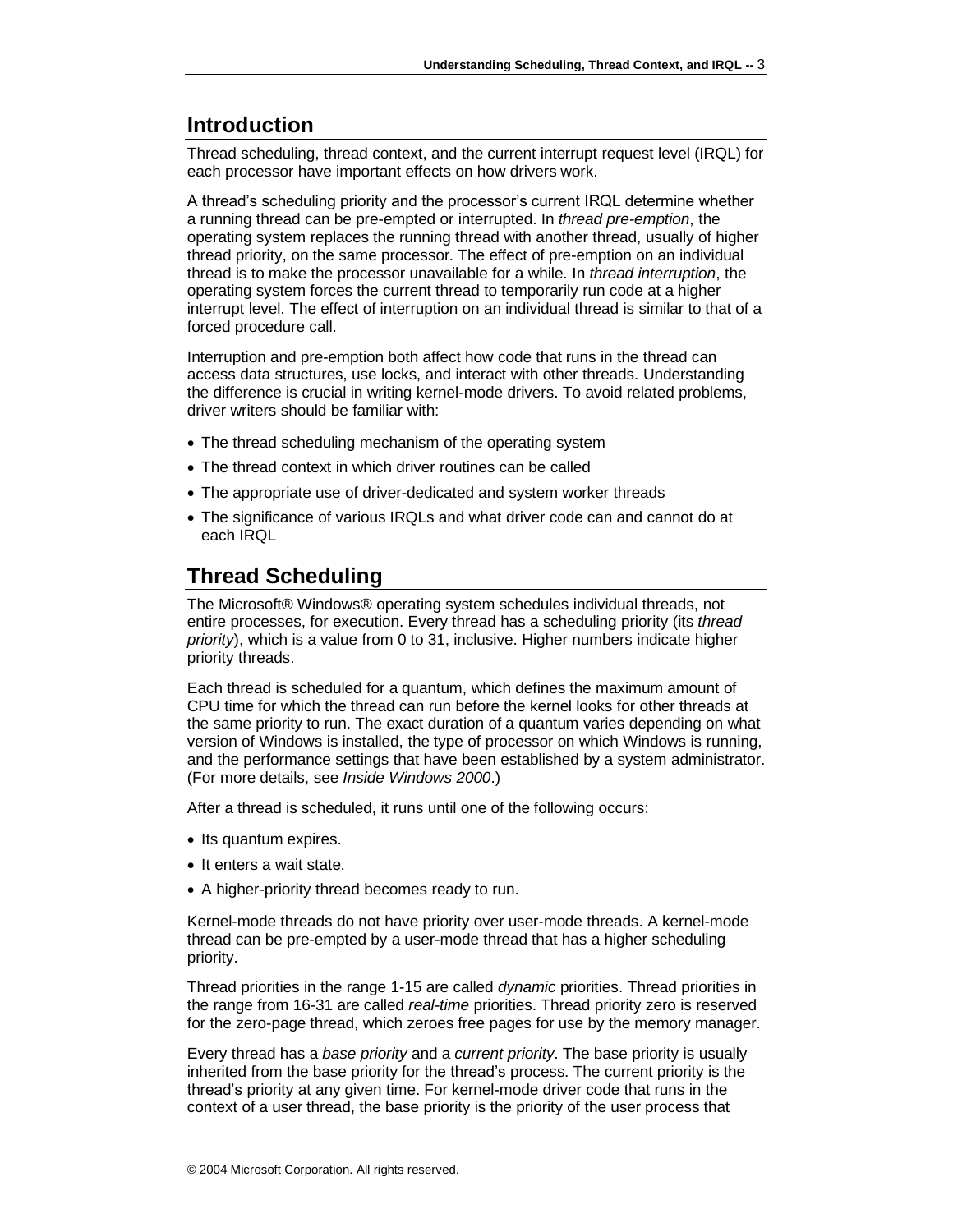originally requested the I/O operation. For kernel-mode driver code that runs in the context of a system worker thread, such as a work item, the base priority is the priority of the system worker threads that service its queue.

To improve system throughput, the operating system sometimes adjusts thread priorities. If a thread's base priority is in the d*ynamic range*, the operating system can temporarily increase ("boost") or decrease its priority, thus making its current priority different from its base priority. If a thread's base priority is in the *real-time range*, its current priority and base priority are always the same; threads running at real-time priorities never receive a priority boost. In addition, a thread that is running at a dynamic priority can never be boosted to a real-time priority. Therefore, applications that create threads with base priorities in the real-time range can be confident that these threads always have a higher priority than those in the dynamic range.

The system boosts a thread's priority when the thread completes an I/O request, when it stops waiting for an event or semaphore, or when it has not been run for some time despite being ready to run (called "CPU starvation"). Threads involved in the Graphical User Interface (GUI) and the user's foreground process also receive a priority boost in some situations. The amount of the increase depends on the reason for the boost and, for I/O operations, on the type of device involved. Drivers can affect the boost their code receives by:

- Specifying a priority boost in the call to **IoCompleteRequest**.
- Specifying a priority increment in the call to **KeSetEvent**, **KePulseEvent**, **KeReleaseSemaphore**.

Constants defined in ntddk.h and wdm.h indicate the appropriate priority boost for each device, event, and semaphore.

A thread's scheduling priority is not the same as the interrupt request level (IRQL) at which the processor operates.

# <span id="page-3-0"></span>**Thread Context and Driver Routines**

Most Windows drivers do not create threads; instead, a driver consists of a group of routines that are called in an existing thread that was created by an application or system component.

Kernel-mode software developers use the term "thread context" in two slightly different ways. In its narrowest meaning, thread context is the value of the thread's CONTEXT structure. The CONTEXT structure contains the values of the hardware registers, the stacks, and the thread's private storage areas. The exact contents and layout of this structure will vary according to the hardware platform. When Windows schedules a user thread, it loads information from the thread's CONTEXT structure into the user-mode address space.

From a driver developer's perspective, however, "thread context" has a broader meaning. For a driver, the thread context includes not only the values stored in the CONTEXT structure, but also the operating environment they define—particularly, the security rights of the calling application. For example, a driver routine might be called in the context of a user-mode application, but it can in turn call a **Zw***Xxx* routine to perform an operation in the context of the operating system kernel. This paper uses "thread context" in this broader meaning.

The thread context in which driver routines are called depends on the type of device, on the driver's position in the device stack, and on the other activities currently in progress on the system. When a driver routine is called to perform an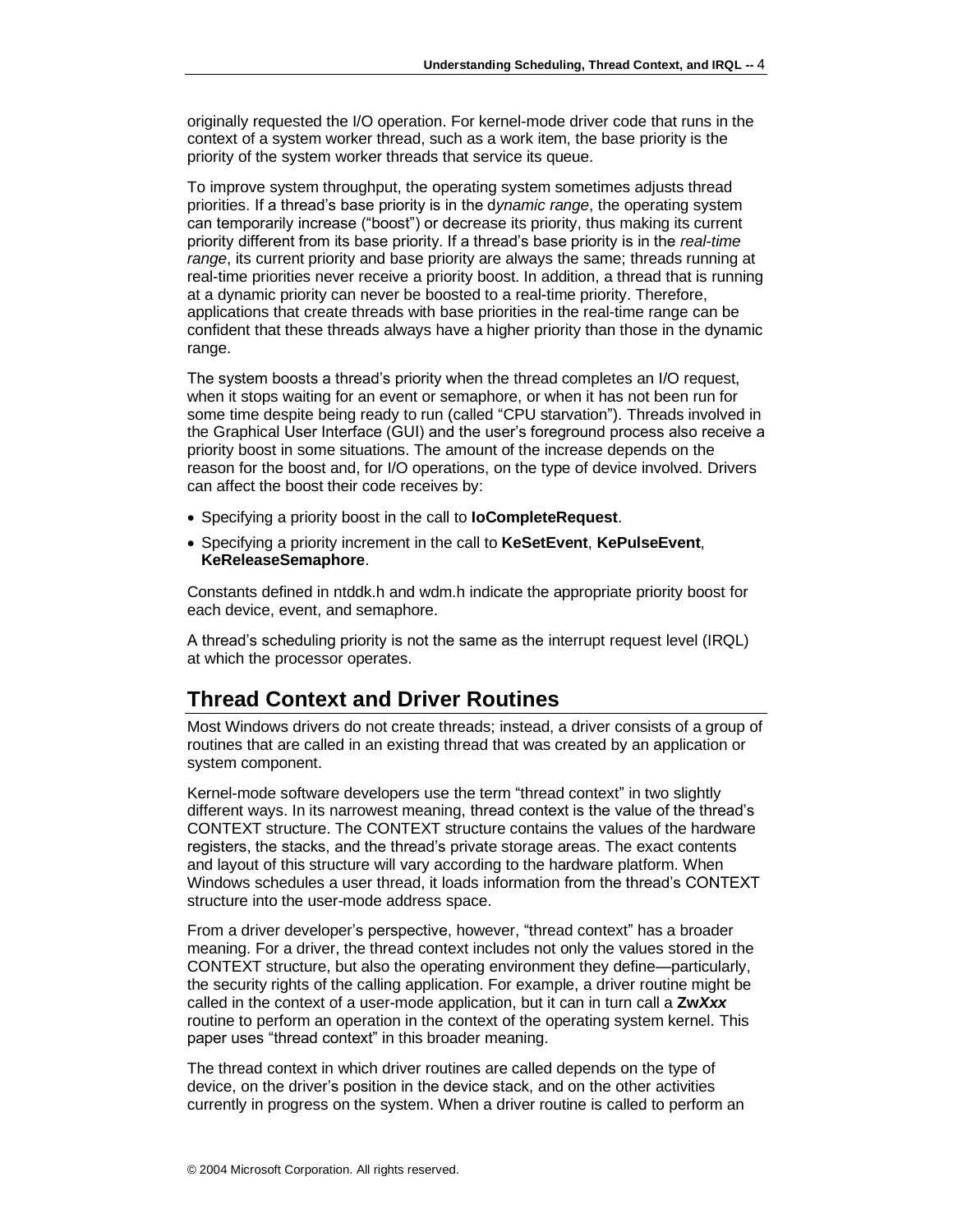I/O operation, the thread context might contain the user-mode address space and security rights of the process that requested the I/O. However, if the calling process was performing an operation on behalf of another user or application, the thread context might contain the user-mode address space and security rights of a different process. In other words, the user-mode address space might contain information that pertains to the process that requested the I/O, or it might instead contain information that pertains to a different process.

The dispatch routines of file system drivers (FSDs), file system (FS) filter drivers, and other highest-level drivers normally receive I/O requests in the context of the thread that initiated the request. These routines can access data in the user-mode address space of the requesting process, provided that they validate pointers and protect themselves against user-mode errors.

Most other routines in FSDs, FS filters, and highest-level drivers—and most routines in lower-level drivers—are called in an arbitrary thread context. Although the highest-level drivers receive I/O requests in the context of the requesting thread, they often forward those requests to their lower level drivers on different threads. Consequently, you can make no assumptions about the contents of the user-mode address space at the time such routines are called.

For example, when a user-mode application requests a synchronous I/O operation, the highest-level driver's I/O dispatch routine is called in the context of the thread that requested the operation. The dispatch routine queues the I/O request for processing by lower-level drivers. The requesting thread then enters a wait state until the I/O is complete. A different thread de-queues the request, which is handled by lower-level drivers that run in the context of whatever thread happens to be executing at the time they are called.

A few driver routines run in the context of a system thread. System threads have the address space of the system process and the security rights of the operating system itself. Work items queued with the **Io***Xxx***WorkItem** routines run in a system thread context, and so do all **DriverEntry** and *AddDevice* routines. No user-mode requests arrive in a system thread context.

The section ["Standard Driver Routines, IRQL, and Thread Context,](#page-13-0)" later in this paper, lists the thread context in which each standard driver routine is called.

### <span id="page-4-0"></span>**Driver Threads**

Although a driver can create a new, driver-dedicated thread by calling **PsCreateSystemThread**, drivers rarely do so. Switching thread context is a relatively time-consuming operation that can degrade driver performance if it occurs often. Therefore, drivers should create dedicated threads only to perform continually repeated or long-term activities, such as polling a device or managing multiple data streams, as a network driver might do.

To perform a short-term, finite task, a driver should not create its own thread; instead, it can temporarily "borrow" a system thread by queuing a work item. The system maintains a pool of dedicated threads that all drivers share. When a driver queues a work item, the system dispatches it to one of these threads for execution. Drivers use work items to run code in the kernel address space and security context or to call functions that are available only at IRQL PASSIVE\_LEVEL. For example, a driver's *IoCompletion* routine (which can run at IRQL DISPATCH\_LEVEL) should use a work item to call a routine that runs at IRQL PASSIVE\_LEVEL.

To queue a work item, a driver allocates an object of type IO\_WORKITEM and calls the **IoQueueWorkItem** routine, specifying the callback routine to perform the task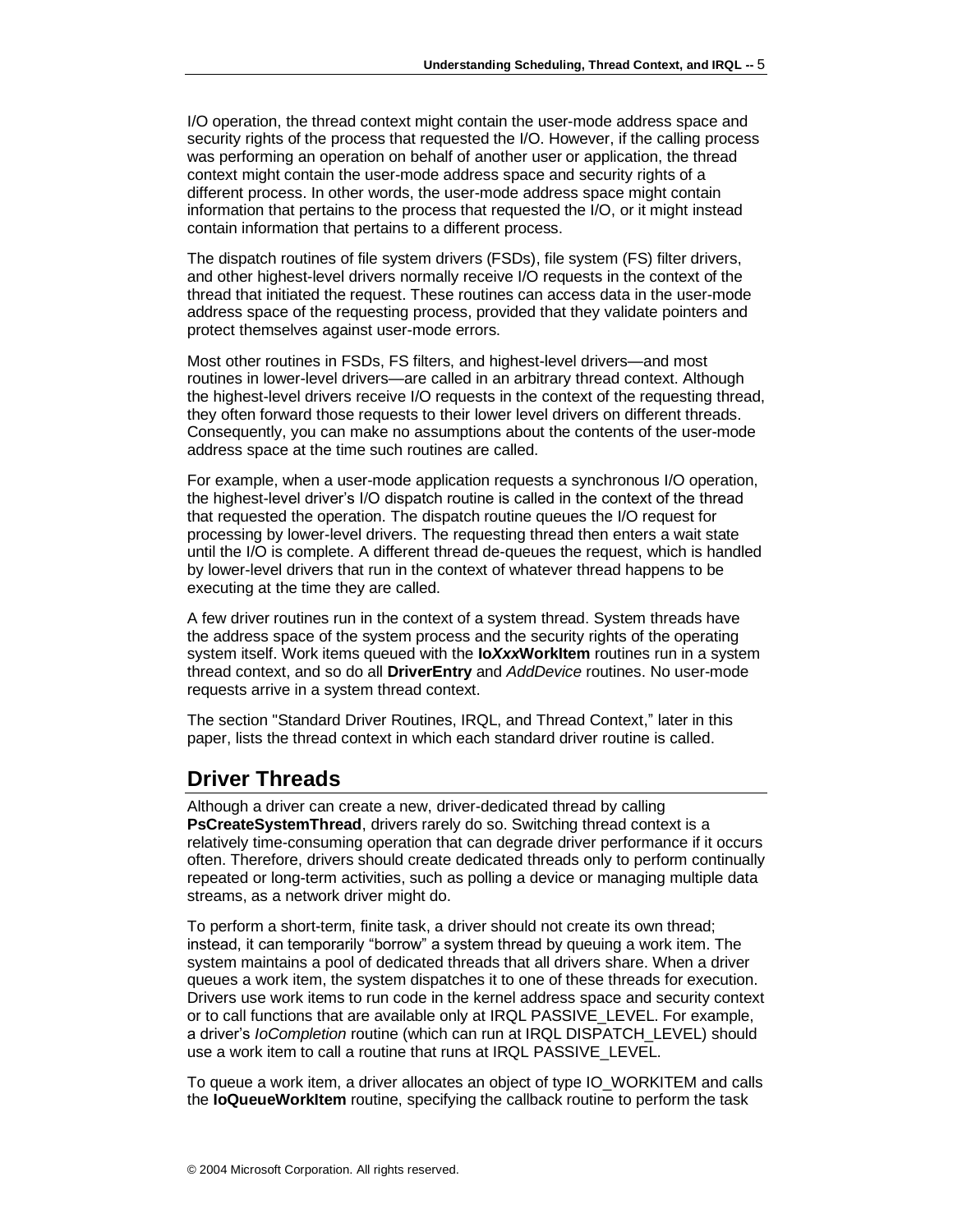and the queue in which to place the work item. The kernel maintains three queues for work items:

- Delayed work queue. Items in this queue are processed by a system worker thread that has a variable, dynamic thread priority. Drivers should use this queue.
- Critical work queue. Items in this queue are processed by a system worker thread at a higher thread priority than the items in the delayed work queue.
- Hypercritical work queue. Items in this queue are processed by a system worker thread at a higher priority than items in the critical work queue. This work queue is reserved for use by the operating system and must not be used by drivers.

A system worker thread removes the work item from the queue and runs the driverspecified callback routine in a system thread context at IRQL PASSIVE\_LEVEL. The operating system ensures that the driver is not unloaded while the callback routine is running. To synchronize the actions of the callback routine with other driver routines, the driver can use one of the Windows synchronization mechanisms. For more information about synchronization, see the companion white paper, "Locks, Deadlocks, and Synchronization."

Because the system has a limited supply of dedicated worker threads, the tasks assigned to them should be completed quickly. For example, a driver should not have a work item that runs continuously until the driver is unloaded. Instead, the driver should queue a work item only when it is needed, and the work item routine should exit when it has completed its work. For the same reasons, drivers should never include an infinite loop (such as might occur in a file system driver) in a work item. Drivers should also avoid queuing excessive numbers of work items, because tying up the system worker threads can deadlock the system. Instead of queuing a separate work item routine for each individual operation, the driver should have a single work item routine that performs any outstanding work and then exits when there is no more immediate work to perform.

# <span id="page-5-0"></span>**Interrupt Request Levels**

An *interrupt request level (IRQL)* defines the hardware priority at which a processor operates at any given time. In the Windows Driver Model, a thread running at a low IRQL can be interrupted to run code at a higher IRQL.

The number of IRQLs and their specific values are processor-dependent. The IA64 and AMD64 architectures have 16 IRQLs and the x86-based processors have 32. (The difference is due primarily to the types of interrupt controllers that are used with each architecture.) Table 1 is a list of the IRQLs for x86, IA64, and AMD64 processors.

| <b>IRQL</b>           | <b>IRQL</b> value |             |                | <b>Description</b>                                       |  |
|-----------------------|-------------------|-------------|----------------|----------------------------------------------------------|--|
|                       | x86               | <b>IA64</b> | AMD64          |                                                          |  |
| PASSIVE LEVEL         | $\Omega$          | 0           | 0              | User threads and most kernel-<br>mode operations         |  |
| APC LEVEL             |                   |             |                | Asynchronous procedure calls and<br>page faults          |  |
| <b>DISPATCH LEVEL</b> | 2                 | 2           | $\overline{2}$ | Thread scheduler and deferred<br>procedure calls (DPCs)  |  |
| CMC LEVEL             | N/A               | 3           | N/A            | Correctable machine-check level<br>(IA64 platforms only) |  |

#### **Table 1. Interrupt Request Levels**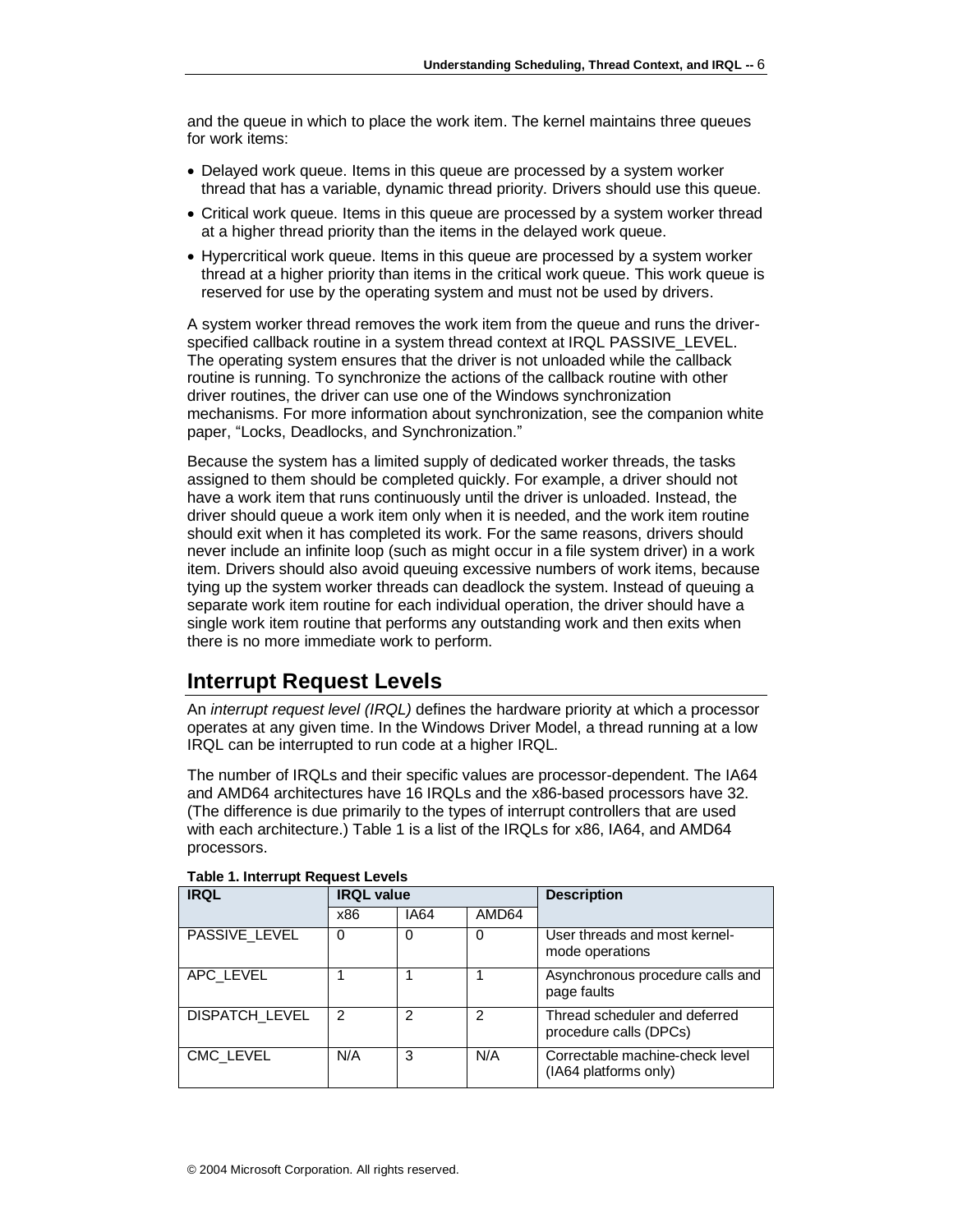| <b>IRQL</b>                        | <b>IRQL value</b> |                              |          | <b>Description</b>                                                                              |  |
|------------------------------------|-------------------|------------------------------|----------|-------------------------------------------------------------------------------------------------|--|
| Device interrupt<br>levels (DIRQL) | $3 - 26$          | $4 - 11$                     | $3 - 11$ | Device interrupts                                                                               |  |
| PC LEVEL                           | N/A               | N/A<br>12<br>platforms only) |          | Performance counter (IA64                                                                       |  |
| PROFILE LEVEL                      | 27                | 15                           | 15       | Profiling timer for releases earlier<br>than Windows 2000                                       |  |
| SYNCH_LEVEL                        | 27                | 13                           | 13       | Synchronization of code and<br>instruction streams across<br>processors                         |  |
| <b>CLOCK LEVEL</b>                 | N/A               | 13                           | 13       | Clock timer                                                                                     |  |
| CLOCK2_LEVEL                       | 28                | N/A                          | N/A      | Clock timer for x86 hardware                                                                    |  |
| <b>IPI_LEVEL</b>                   | 29                | 14                           | 14       | Interprocessor interrupt for<br>enforcing cache consistency                                     |  |
| POWER LEVEL                        | 30                | 15                           | 14       | Power failure                                                                                   |  |
| <b>HIGH_LEVEL</b>                  | 31                | 15                           | 15       | Machine checks and catastrophic<br>errors; profiling timer for<br>Windows XP and later releases |  |

When a processor is running at a given IRQL, interrupts at that IRQL and lower are masked off (blocked) on the processor. For example, a processor that is running at IRQL=DISPATCH\_LEVEL can be interrupted only by a request at an IRQL greater than DISPATCH\_LEVEL.

The system schedules all threads to run at IRQLs below DISPATCH\_LEVEL, and the system's thread scheduler itself (also called "the dispatcher") runs at IRQL=DISPATCH\_LEVEL. Consequently, a thread that is running at or above DISPATCH\_LEVEL has, in effect, exclusive use of the current processor. Because DISPATCH LEVEL interrupts are masked off on the processor, the thread scheduler cannot run on that processor and thus cannot schedule any other thread.

On a multiprocessor system, each processor can be running at a different IRQL. Therefore, one processor could run a driver's *InterruptService* routine at DIRQL while a second processor runs driver code in a worker thread at PASSIVE\_LEVEL. Because more than one thread could thus attempt to access shared data simultaneously, drivers must protect shared data by using an appropriate synchronization method. Drivers should use a lock that raises the IRQL to the highest level at which any code that accesses the data can run. For example, a driver uses a spin lock to protect data that can be accessed at IRQL=DISPATCH\_LEVEL. For more information about synchronization mechanisms, see the companion white paper, "Locks, Deadlocks, and Synchronization."

On a single-processor system, raising the IRQL to DISPATCH\_LEVEL or higher has the same effect as using a spin lock because raising the IRQL can prevent the pre-emption or interruption of the currently executing code. For example, when a driver's *StartIo* routine is running at DISPATCH\_LEVEL on a single-processor system, other driver code that runs at APC\_LEVEL or PASSIVE\_LEVEL cannot run until the IRQL drops. Similarly, when a driver's *InterruptService* routine is running at DIRQL, the DPC queued by that routine cannot run until the *InterruptService* routine exits. In fact, the operating system's spin lock acquisition and release routines raise the IRQL on single-processor systems; they do not actually manipulate a lock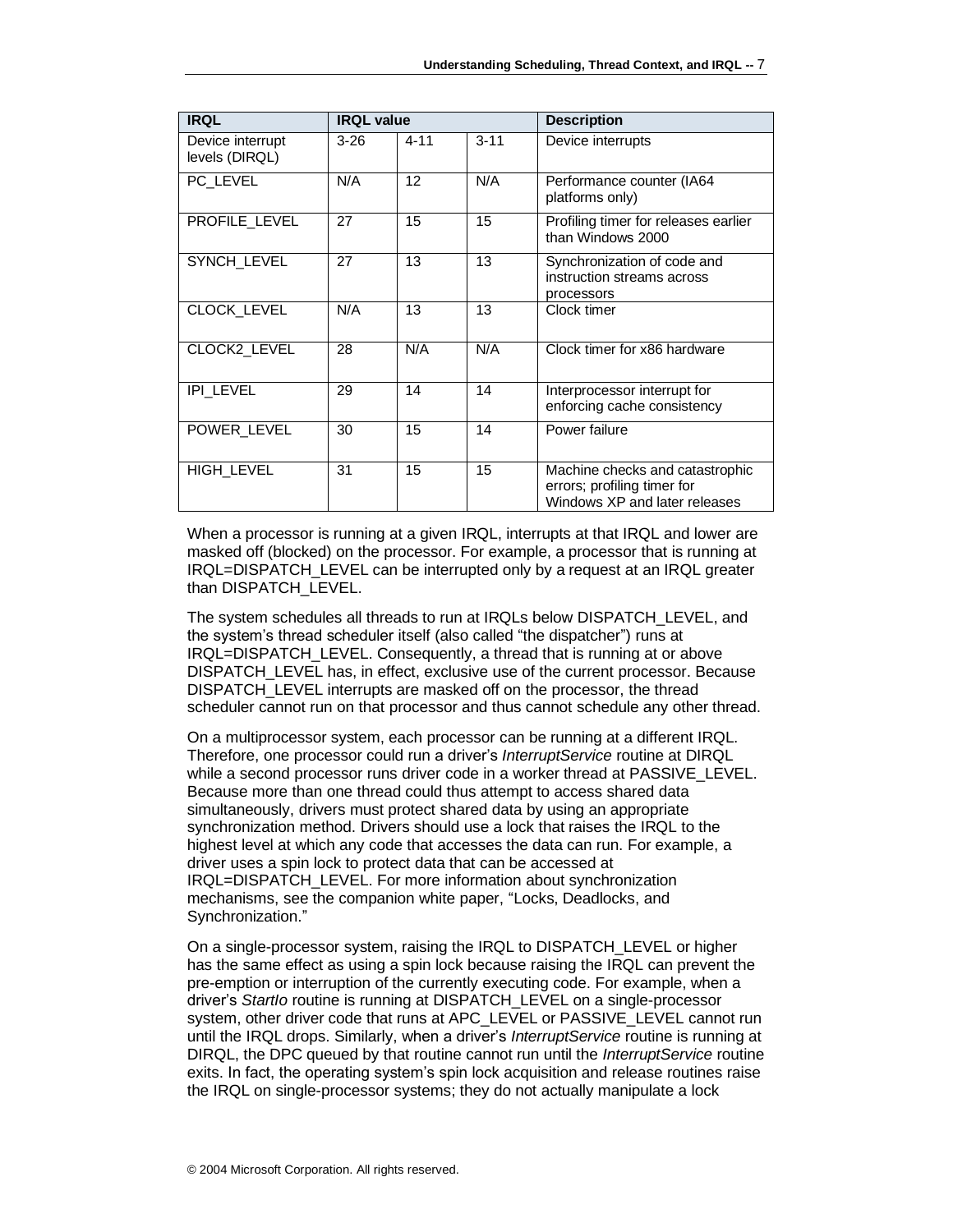object. On multiprocessor machines, however, spin lock acquisition routines raise the IRQL on the current processor while other processors spin on the lock.

For detailed information about locking, see the companion white paper, "Locks, Deadlocks, and Synchronization."

### <span id="page-7-0"></span>**Processor-specific and Thread-specific IRQLs**

As previously mentioned, the system's thread scheduler runs at IRQL=DISPATCH\_LEVEL. IRQLs at or above DISPATCH\_LEVEL are processor specific. Hardware and software interrupts at these levels are targeted at individual processors. The following processor-specific IRQLs are commonly used by drivers:

- DISPATCH\_LEVEL
- DIRQL
- HIGHEST\_LEVEL

IRQLs below DISPATCH\_LEVEL are thread specific. Software interrupts at these levels are targeted at individual threads. Drivers use the following thread-specific IRQLs:

- PASSIVE LEVEL
- APC\_LEVEL

The thread scheduler considers only thread priority, and not IRQL, when preempting a thread. If a thread running at IRQL=APC\_LEVEL blocks, the scheduler might select a new thread for the processor that was previously running at PASSIVE\_LEVEL.

Although only two thread-specific IRQL values are defined, the system actually implements three levels. The system implements an intermediate level between PASSIVE\_LEVEL and APC\_LEVEL. Code running at this level is said to be in a *critical region*. Code that is running at IRQL=PASSIVE\_LEVEL calls **KeEnterCriticalRegion** to raise the IRQL to this level and calls **KeLeaveCriticalRegion** to return the IRQL to PASSIVE\_LEVEL.

The following sections provide more information about the operating environment for driver code at each of these levels.

### <span id="page-7-1"></span>**IRQL PASSIVE\_LEVEL**

While the processor is operating at PASSIVE LEVEL, the operating system uses the scheduling priorities of the current threads to determine which thread to run. PASSIVE\_LEVEL is the processor's normal operating state, at which any interrupt can occur. Any thread that is running at PASSIVE\_LEVEL is considered pre-emptible because it can be replaced by a thread that has a higher scheduling priority. A thread that is running at PASSIVE\_LEVEL is also considered interruptible because it can be interrupted by a request at a higher IRQL.

Occasionally, driver code that is running at IRQL PASSIVE\_LEVEL must call a system service routine or perform some other action that requires running at a higher IRQL (usually DISPATCH\_LEVEL). Before making the call or performing the action, the driver must raise its IRQL to the required level; immediately after completing the action, the driver must lower the IRQL.

Code that is running at PASSIVE\_LEVEL is considered to be working on behalf of the current thread. An application that creates a thread can suspend that thread while the thread is running kernel-mode code at PASSIVE\_LEVEL. Therefore,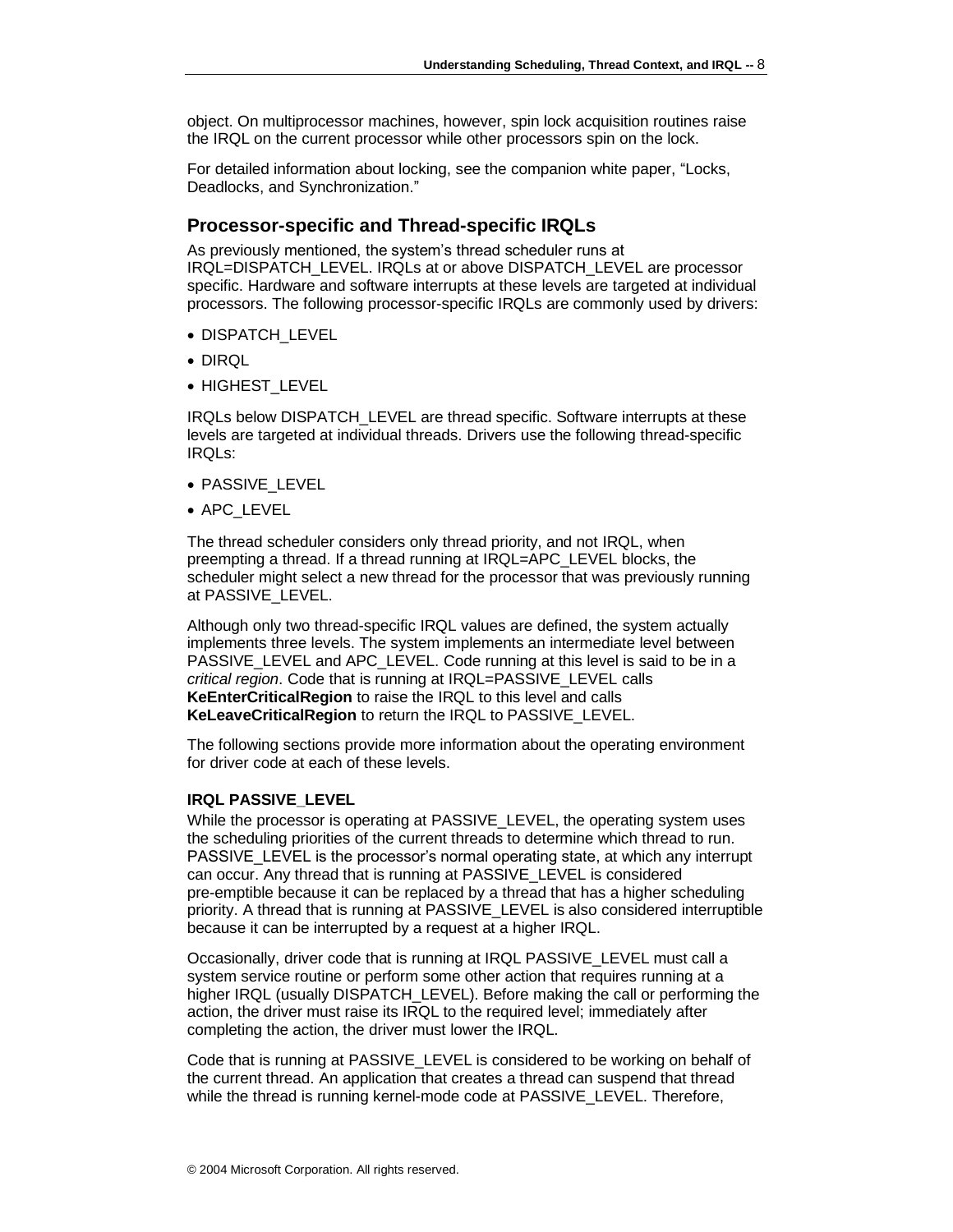driver code that acquires a lock at IRQL=PASSIVE\_LEVEL must ensure that the thread in which it is running cannot be suspended while it holds the lock; thread suspension would disable access the to driver's device. This problem is usually resolved by using locks that raise the IRQL. Another solution is to enter a critical region whenever it tries to acquire such a lock. This issue is covered in greater detail in the companion paper, "Locks, Deadlocks, and Synchronization."

### <span id="page-8-0"></span>**IRQL PASSIVE\_LEVEL in a critical region**

Code that is running at PASSIVE\_LEVEL in a critical region is effectively running at an intermediate level between PASSIVE\_LEVEL and APC\_LEVEL. Calls to **KeGetCurrentIrql** return PASSIVE\_LEVEL. Driver code can determine whether it is operating in a critical region by calling the function **KeAreApcsDisabled** (available in Windows XP and later releases).

Driver code that is running above PASSIVE\_LEVEL (either at PASSIVE\_LEVEL in a critical region or at APC\_LEVEL or higher) cannot be suspended. Almost every operation that a driver can perform at PASSIVE\_LEVEL can also be performed in a critical region. Two notable exceptions are raising hard errors and opening a file on storage media.

### <span id="page-8-1"></span>**IRQL APC\_LEVEL**

APC LEVEL is a thread-specific IRQL that is most commonly associated with paging I/O. Applications cannot suspend code that is running at IRQL=APC\_LEVEL. The system implements fast mutexes (a type of synchronization mechanism) at APC\_LEVEL. The **KeAcquireFastMutex** routine raises the IRQL to APC\_LEVEL, and **KeReleaseFastMutex** returns the IRQL to its original value.

The only difference between a thread that is running at PASSIVE LEVEL with APCs disabled and a thread that is running at APC\_LEVEL is that while running at APC LEVEL, the thread cannot be interrupted to deliver a special kernel-mode APC.

#### **Asynchronous Procedure Calls (APCs)**

Asynchronous procedure calls (APCs) are software interrupts that are targeted at a specific thread. The system uses APCs to perform work in the context of a particular thread, such as writing back the status of an I/O operation to the requesting application.

How a target thread responds to APCs depends on the thread's state and the type of APC. The following briefly summarizes the actions; for a complete description, see "Do Waiting Threads Receive Alerts and APCs" under "Synchronization" in the "Kernel-Mode Drivers Architecture Design Guide" of the Windows Driver Development Kit (DDK).

Every thread has two kernel-mode APC queues, one for APC\_LEVEL callbacks and another for critical region callbacks. Each time the system adds an APC to a queue, it checks to see whether the target thread is currently running. If so, the system requests an interrupt on the appropriate processor. If the thread is still running when the system services the interrupt, the APC runs immediately, if appropriate. If the target thread is not running, the APC is added to the queue and runs the next time the thread is scheduled; the interrupt does not cause the target thread to run immediately. If the current IRQL is too high to run the APC, the APC runs the next time the IRQL is lowered below the level of the APC. If the thread is waiting at a lower IRQL, the system wakes the thread temporarily to deliver the APC, and then the thread resumes waiting.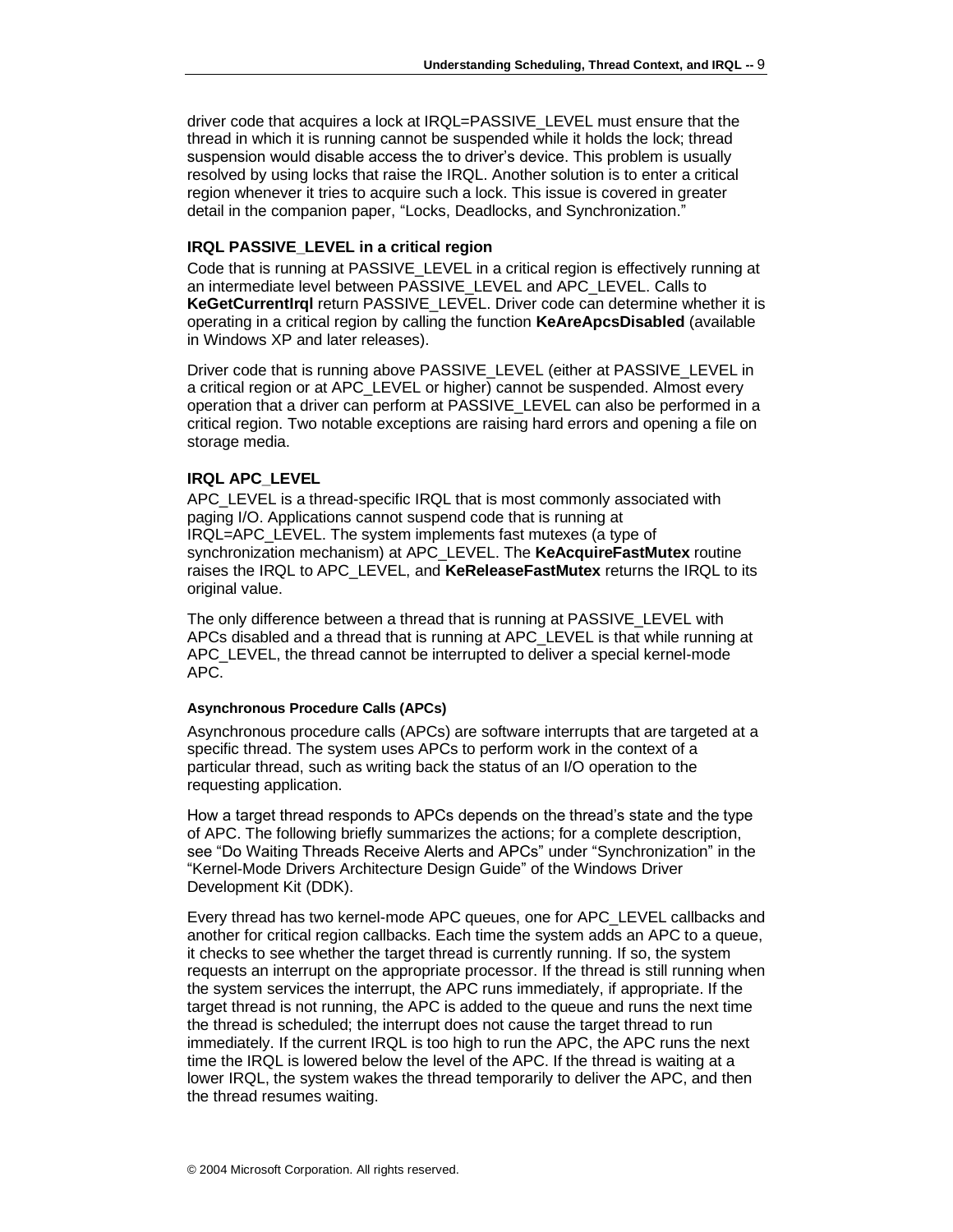Both user-mode code and kernel-mode code can issue APCs. The system defines three types of APCs:

- User-mode APCs
- Normal kernel-mode APCs
- Special kernel-mode APCs

*User-mode APCs* are primarily used in completing I/O operations. Win32® APIs such as **ReadFileEx** and **WriteFileEx** allow the caller to specify an I/O completion callback routine. To run the callback routine, the system queues a user-mode APC to the thread that requested the I/O. A user-mode application can queue a usermode APC directly by calling the Win32 API **QueueUserAPC**. User-mode APCs are beyond the scope of this document.

*Normal kernel-mode APCs* are delivered at the intermediate level that corresponds to PASSIVE\_LEVEL in a critical region. The system delivers a normal kernel-mode APC when the target thread is already running at PASSIVE\_LEVEL or when the thread is returning to PASSIVE\_LEVEL after exiting from a critical region or after lowering the IRQL. Normal kernel-mode APCs have two routines, a *Special Routine*  that runs at APC\_LEVEL, and a *Normal Routine* that subsequently runs at PASSIVE LEVEL in a critical region. The special routine typically frees the APC structure.

*Special kernel-mode APCs* are delivered at APC\_LEVEL. The system delivers them if the target thread is running at an IRQL below APC\_LEVEL or if the target thread is returning to an IRQL below APC\_LEVEL.

Normal kernel-mode APCs and special kernel-mode APCs are queued when kernel-mode operating system code calls an undocumented internal routine; drivers cannot queue kernel-mode APCs directly.

The I/O manager queues the special kernel-mode APC for I/O completion whenever an I/O request completes. When a device's drivers complete a buffered I/O request, the I/O Manager queues this APC to the user-mode thread that originated the I/O request. When the APC runs, the operating system restores the thread's context and the I/O manager copies data from the driver's kernel-space output buffer to the requesting thread's user-space buffer.

#### <span id="page-9-0"></span>**IRQL DISPATCH\_LEVEL**

DISPATCH\_LEVEL is the highest software interrupt level and the first processorspecific level. The Windows thread scheduling and dispatching components (collectively called "the dispatcher") run at IRQL DISPATCH\_LEVEL. Some other kernel-mode support routines, some driver routines, and all deferred procedure calls (DPCs) also run at IRQL DISPATCH\_LEVEL. While the processor operates at this level, one thread cannot pre-empt another; only a hardware interrupt can interrupt the running thread. To maximize overall system throughput, driver code that runs at DISPATCH\_LEVEL should perform only the minimum amount of required processing.

Because code that is running at DISPATCH\_LEVEL cannot be pre-empted, the operations that a driver can perform at DISPATCH\_LEVEL are restricted. Any code that must wait for an object that another thread sets or signals asynchronously such as an event, semaphore, mutex, or timer—cannot run at DISPATCH\_LEVEL because the waiting thread cannot block while waiting for the other thread to perform the action. Waiting for a nonzero period on such an object while at DISPATCH\_LEVEL causes the system to deadlock and eventually to crash.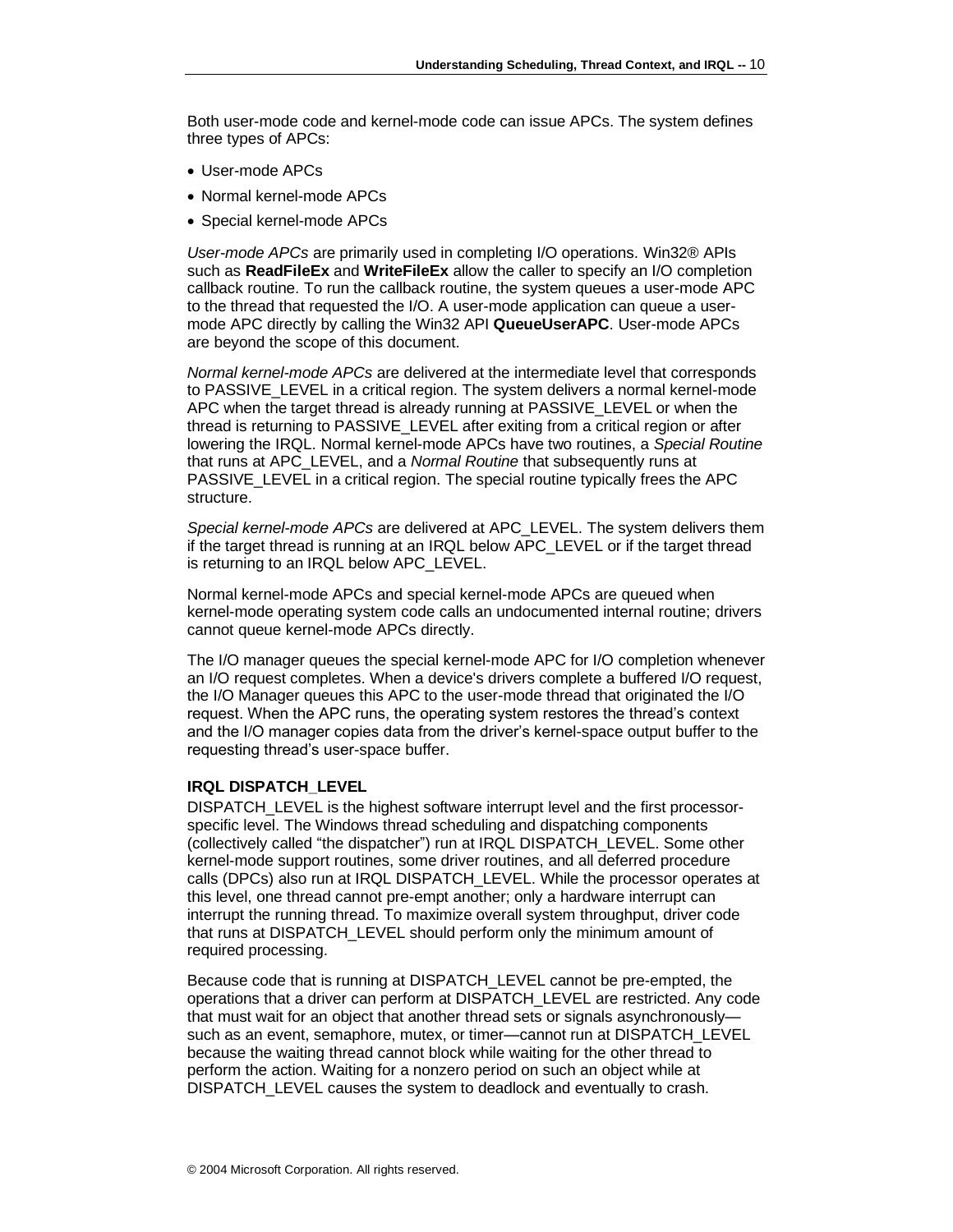Deferred procedure calls (DPCs) are, in effect, software interrupts targeted at processors. DPCs (including *DpcForIsr*, *CustomDpc*, and *CustomTimerDpc* routines) are always called at IRQL DISPATCH\_LEVEL in an arbitrary thread context. Drivers usually use DPCs for the following:

- To perform additional processing after a device interrupts. Such DPCs are either *DpcForIsr* or *CustomDpc* routines that are queued by the driver's *InterruptService* routine.
- To handle device time-outs. Such a DPC is a *CustomTimerDpc* routine that is queued when the timer expires by the **KeSetTimer** or **KeSetTimerEx** routine.

The kernel maintains a queue of DPCs for each processor and runs DPCs from this queue just before the processor's IRQL drops below DISPATCH\_LEVEL.

Each DPC is assigned to the queue for the same processor on which the code that queues it is running. The kernel removes DPC objects from the head of the queue and adds them to its tail. A driver can change the processor for which a DPC object is queued by calling **KeSetTargetProcessorDpc**. A driver can also change the DPC's relative location in the queue by calling **KeSetImportanceDpc**. However, drivers rarely need to change either of these characteristics.

If a device interrupts while either its *DpcForIsr* or *CustomDpc* routine is running, its *InterruptService* routine pre-empts the DPC and queues a DPC object as it normally would. In a single-processor system, the DPC object is placed at the end of the single DPC queue, where it runs in sequence with any other DPCs in the queue after the *InterruptService* routine and the current DPC complete. In a multiprocessor system, however, the second interrupt could occur on a different processor.

For example, assume a device interrupts on Processor 1 while its *DpcForIsr* routine is running on Processor 0. The system runs the *InterruptService* routine on Processor 1 to handle the interrupt. When the *InterruptService* routine queues its *DpcForIsr* routine, the system places the DPC object into the DPC queue of Processor 1. Thus, a driver's *InterruptService* routine can run at the same time as its DPC routine, and the same DPC routine can run on two or more processors at the same time. If both routines attempt to access the same data simultaneously, serious errors can occur. Drivers must use spin locks to protect shared data in these scenarios.

#### <span id="page-10-0"></span>**IRQL DIRQL**

DIRQL describes the range of IRQLs that physical devices can generate. Each processor architecture has a range of DIRQLs, as shown in Table 1, "Interrupt Request Levels." The DIRQL for each device instance is available to its driver in the CM\_RESOURCE\_LIST structure passed by the PnP manager as part of the IRP\_MN\_START\_DEVICE request. The driver, in turn, passes this IRQL to the I/O manager when it calls **IoConnectInterrupt** to connect its interrupt object. Multiple devices can interrupt at the same DIRQL.

#### **Note**

Microsoft has made several enhancements to the interrupt architecture in the next release of Windows, codenamed "Longhorn." For information about these pending changes, see the white paper "Interrupt Architecture Enhancements in Microsoft Windows, Codenamed Longhorn," which is available at http://www.microsoft.com/whdc/hwdev/bus/pci/MSI.mspx.

Two types of driver routines run at DIRQL: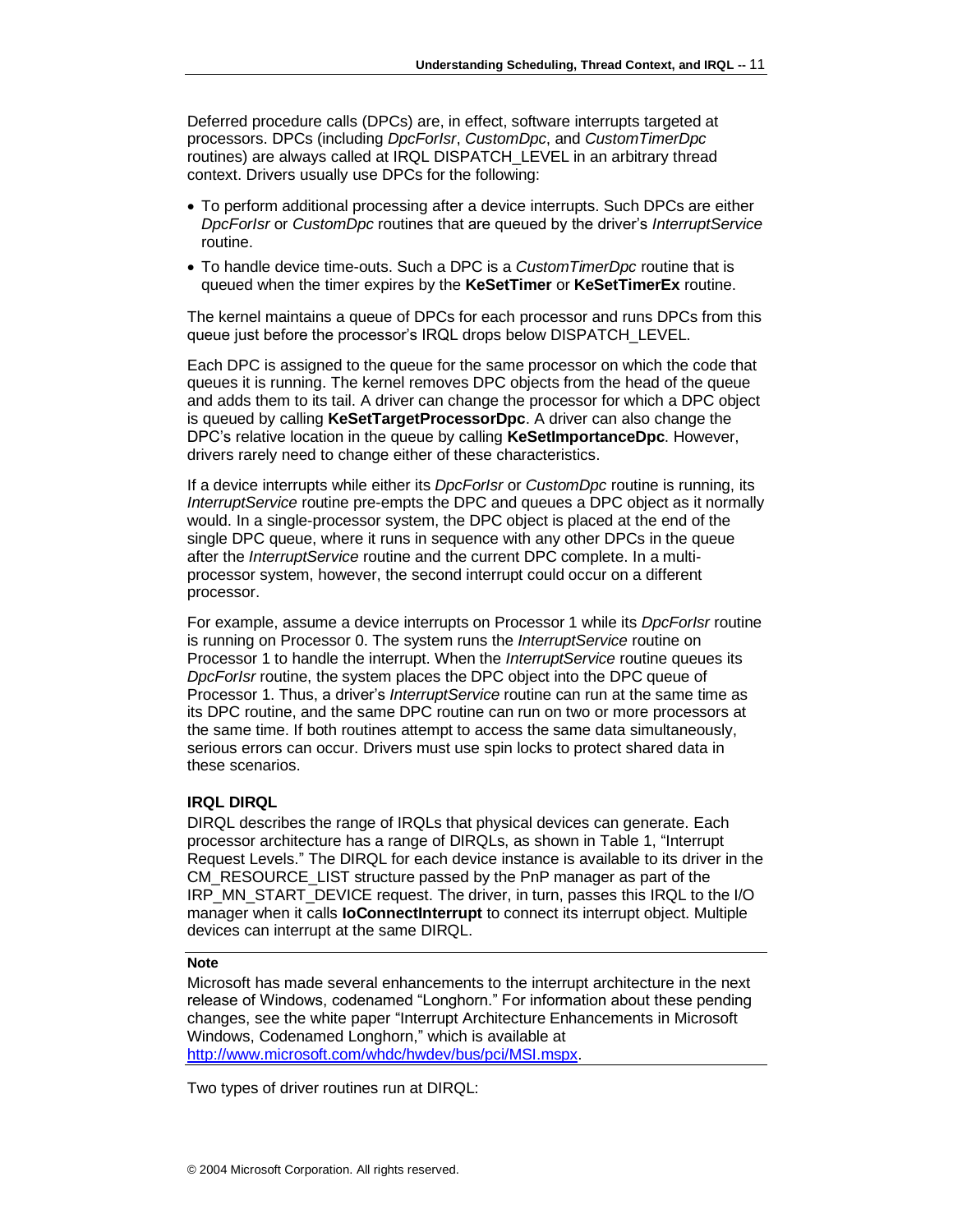- *InterruptService* routines
- *SynchCritSection* routines

Function drivers for physical devices usually include these routines; filter and file system drivers never do.

*InterruptService* routines must run at DIRQL so that they can handle the current interrupt without receiving further interrupts from the interrupt controller. A driver's *InterruptService* routine should first determine whether its device is the source of the interrupt. If so, the routine stops the device from generating further interrupts, saves any necessary context information, and queues a deferred procedure call (DPC) to run later at DISPATCH\_LEVEL. If the interrupt was generated by some other device, the routine should simply return FALSE.

A driver's *InterruptService* routine runs on the same processor on which its device interrupted; in turn, its *DpcForIsr* (or *CustomDpc*) routine runs on the same processor as the *InterruptService* routine that queued it.

*InterruptService* routines must follow these important rules:

- The *InterruptService* routine must not return FALSE if its device generated the interrupt. Such "unclaimed" interrupts can eventually hang or crash the system.
- The *InterruptService* routine must not access the device hardware when the device is in a low power state that does not support such access. To prevent such problems, drivers should disconnect interrupts when transitioning their devices out of the D0 power state.

*InterruptService* routines should perform only the tasks that cannot be deferred until the processor is at a lower IRQL. *InterruptService* routines that run for longer than a minimal time can reduce performance across the operating system.

*SynchCritSection* routines also run at DIRQL. A driver uses a *SynchCritSection* routine to access data that is shared with an *InterruptService* routine. Like *InterruptService* routines, *SynchCritSection* routines should perform only the minimum set of required tasks: accessing hardware registers, writing data that is shared with the *InterruptService* routine, and so forth. For example, a driver might need a *SynchCritSection* routine to re-enable device interrupts from its *DpcForIsr* routine.

A driver cannot call a *SynchCritSection* routine directly. Instead, the driver calls **KeSynchronizeExecution**, passing a pointer to the *SynchCritSection* routine. **KeSynchronizeExecution** raises the IRQL on the processor to DIRQL for the device, acquires the device's interrupt spin lock, and then starts the routine. Before returning to the caller, **KeSynchronizeExecution** releases the interrupt spin lock and lowers the IRQL on the current processor to its previous value.

While running at DIRQL, driver code must conform to the guidelines described in the section ["Guidelines for Running at IRQL](#page-12-0) DISPATCH\_LEVEL or Higher."

#### <span id="page-11-0"></span>**IRQL HIGH\_LEVEL**

Certain bug-check and non-maskable interrupt (NMI) callback routines run at IRQL HIGH\_LEVEL. Because no interrupts can occur at IRQL HIGH\_LEVEL, these routines are guaranteed to run without interruption.

The lack of interrupts, however, means that actions of the callback routines are severely restricted. In addition to the restrictions listed in the section ["Guidelines for](#page-12-0)  Running at IRQL [DISPATCH\\_LEVEL or Higher,](#page-12-0)" the following rules apply to code that runs at HIGH\_LEVEL: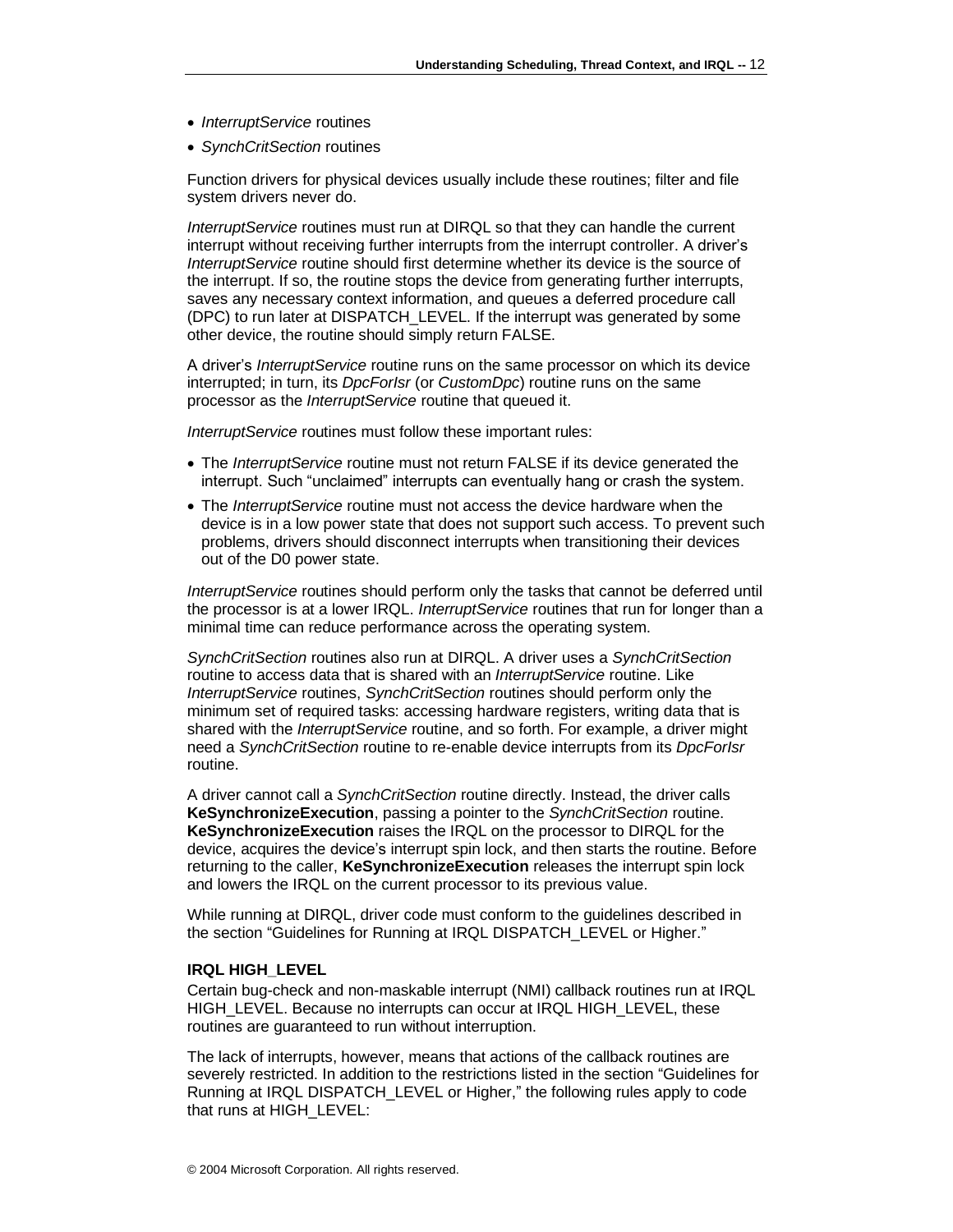- The code must not allocate memory.
- The code must not use any synchronization mechanisms.
- The code must not call any routines that run at IRQL<= DISPATCH\_LEVEL.

### <span id="page-12-0"></span>**Guidelines for Running at IRQL DISPATCH\_LEVEL or Higher**

Driver code that runs at IRQL DISPATCH\_LEVEL or above must conform to the following guidelines:

- Use only nonpageable data and code; do not perform any actions that require paging. The operating system must wait for paging I/O operations to complete, and such waits cannot be performed at DISPATCH\_LEVEL or higher. (For the same reason, any driver routine that obtains a spin lock must not be pageable.) A driver can store data that it will access at IRQL>=DISPATCH\_LEVEL in the following locations:
	- The device object, usually in the device extension.
	- The kernel stack, for small amounts of data that do not need to persist beyond the lifetime of the function.
	- Nonpaged memory allocated by the driver. For large amounts of data, such as that required for I/O buffers, drivers should use the **ExAllocate***Xxx* or **MmAllocate***Xxx* routines, as appropriate.
- Never wait for a nonzero period on a kernel dispatcher object (an event, semaphore, timer, kernel mutex, thread, process, or file object).
- Do not call routines that convert strings from ANSI to UNICODE, or vice versa. These routines are in pageable code. Furthermore, most of the **Rtl***Xxx***String** routines can be called only from PASSIVE\_LEVEL. Check the Windows DDK documentation before calling such routines at or above DISPATCH\_LEVEL.
- Never call **KeReleaseSpinLock** unless you have previously called **KeAcquireSpinLock**. Similarly, never call **KeReleaseSpinLockFromDpcLevel** unless you have previously called **KeAcquireSpinLockAtDpcLevel**. You cannot mix these two types of spin lock calls.
- Never call **KeAcquireSpinLock** from code that is running at IRQL = DISPATCH\_LEVEL because **KeAcquireSpinLock** raises the current IRQL to DISPATCH\_LEVEL. Instead, use **KeAcquireSpinLockAtDpcLevel**, which does not change the current IRQL.

### <span id="page-12-1"></span>**Changing the IRQL at which Driver Code Runs**

In general, the IRQL at which the operating system calls a driver routine is appropriate for the tasks that such a routine must perform. For example, a *DpcForIsr* routine usually must call **IoStartNextPacket**, which in turn calls the driver's *StartIo* routine. The *DpcForIsr*, **IoStartNextPacket**, and *StartIo* routines must all be called at DISPATCH\_LEVEL to ensure that the I/O operations they perform complete without pre-emption by other user threads.

In some situations, however, driver code must raise the IRQL so that the driver can call a routine at DISPATCH\_LEVEL. For example, if a driver calls **KeGetCurrentProcessorNumber** at IRQL< DISPATCH\_LEVEL, a processor switch could occur between instructions, thus returning the incorrect value to the caller. Therefore, drivers sometimes must call **KeRaiseIrql** before calling **KeGetCurrentProcessorNumber**.

Although a driver can safely raise the IRQL when necessary, a driver must NEVER lower the IRQL without first raising it. Furthermore, a driver routine must never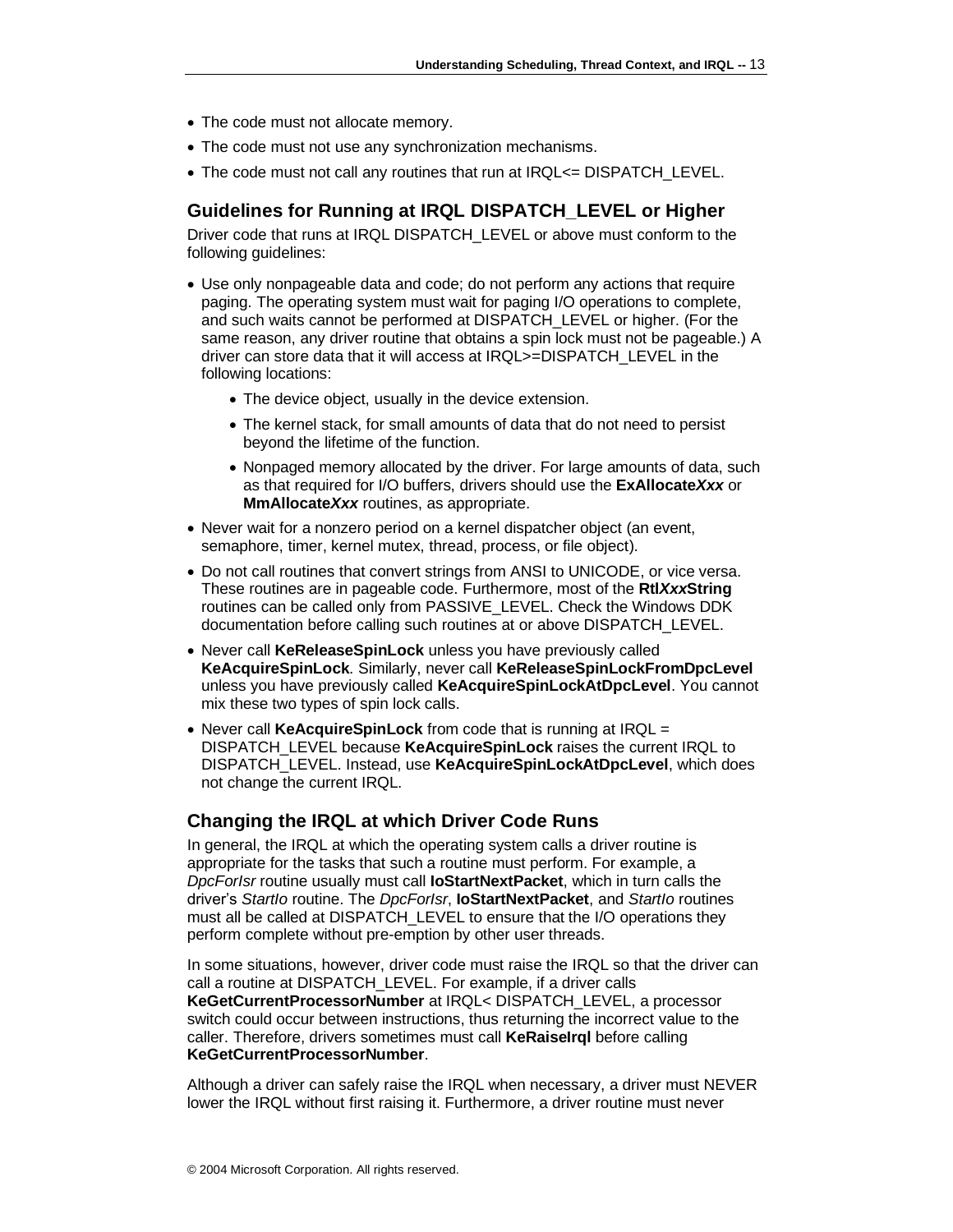lower the IRQL below the setting at which it was called. Doing so can disrupt operations that the caller of the driver routine was relying on to complete atomically; such a disruption usually causes the system to crash.

Occasionally, however, driver code that runs at IRQL>=DISPATCH\_LEVEL must communicate with code at a lower IRQL. For example, a driver might need to issue a synchronous device control request to its device after completion of an I/O operation. *IoCompletion* routines can be called at IRQL = DISPATCH\_LEVEL, but **IoBuildDeviceIoControlRequest** must be called at PASSIVE\_LEVEL. In this situation, the driver should use the **IoAllocateWorkItem** and **IoQueueWorkItem** routines (which can be called at IRQL = DISPATCH\_LEVEL) to allocate and queue a work item routine that builds and sends the device control request. The work item routine will be called in the context of a system thread at IRQL = PASSIVE\_LEVEL.

The following are guidelines for changing IRQL:

- Never call **KeRaiseIrql** with an IRQL that is lower than the current IRQL.
- Never call **KeLowerIrql** unless you have previously called **KeRaiseIrql**. The two calls must occur within the same function. A function must always return at the same IRQL at which it was called.
- Never call **KeLowerIrql** with an IRQL lower than the IRQL at which you called **KeRaiseIrql**.

### <span id="page-13-0"></span>**Standard Driver Routines, IRQL, and Thread Context**

Table 2 is a list of the standard driver routines, the IRQL at which each routine is called, and the thread context in which the routine runs. In addition to the routines that are listed here, there are many device-type-specific driver routines that are called at DISPATCH\_LEVEL. For details, see the device-specific documentation in the Windows DDK.

| Routine                           | <b>Caller's IRQL</b>                                                                    | <b>Thread context</b>                                                                |
|-----------------------------------|-----------------------------------------------------------------------------------------|--------------------------------------------------------------------------------------|
| <b>AdapterControl</b>             | DISPATCH_LEVEL                                                                          | Arbitrary                                                                            |
| <b>AdapterListControl</b>         | DISPATCH_LEVEL                                                                          | Arbitrary                                                                            |
| AddDevice                         | PASSIVE_LEVEL                                                                           | System                                                                               |
| <b>BugCheckCallback</b>           | HIGH_LEVEL                                                                              | Arbitrary: depends on<br>state of operating<br>system when the bug<br>check occurred |
| <b>BugCheckDumploCallback</b>     | HIGH_LEVEL                                                                              | Arbitrary: depends on<br>state of operating<br>system when the bug<br>check occurred |
| BugCheckSecondaryDumpDataCallback | HIGH_LEVEL                                                                              | Arbitrary: depends on<br>state of operating<br>system when the bug<br>check occurred |
| Cancel                            | <b>DISPATCH_LEVEL</b>                                                                   | Arbitrary                                                                            |
| <b>ControllerControl</b>          | <b>DISPATCH_LEVEL</b>                                                                   | Arbitrary                                                                            |
| CsgAcquireLock                    | <b>IROL</b> of the routine that<br>called loCsqXxx.<br>Usually $\leq$<br>DISPATCH_LEVEL | Arbitrary                                                                            |
| CsqCompleteCanceledIrp            | <= DISPATCH_LEVEL                                                                       | Arbitrary                                                                            |

**Table 2. IRQL and Thread Context for Standard Driver Routines**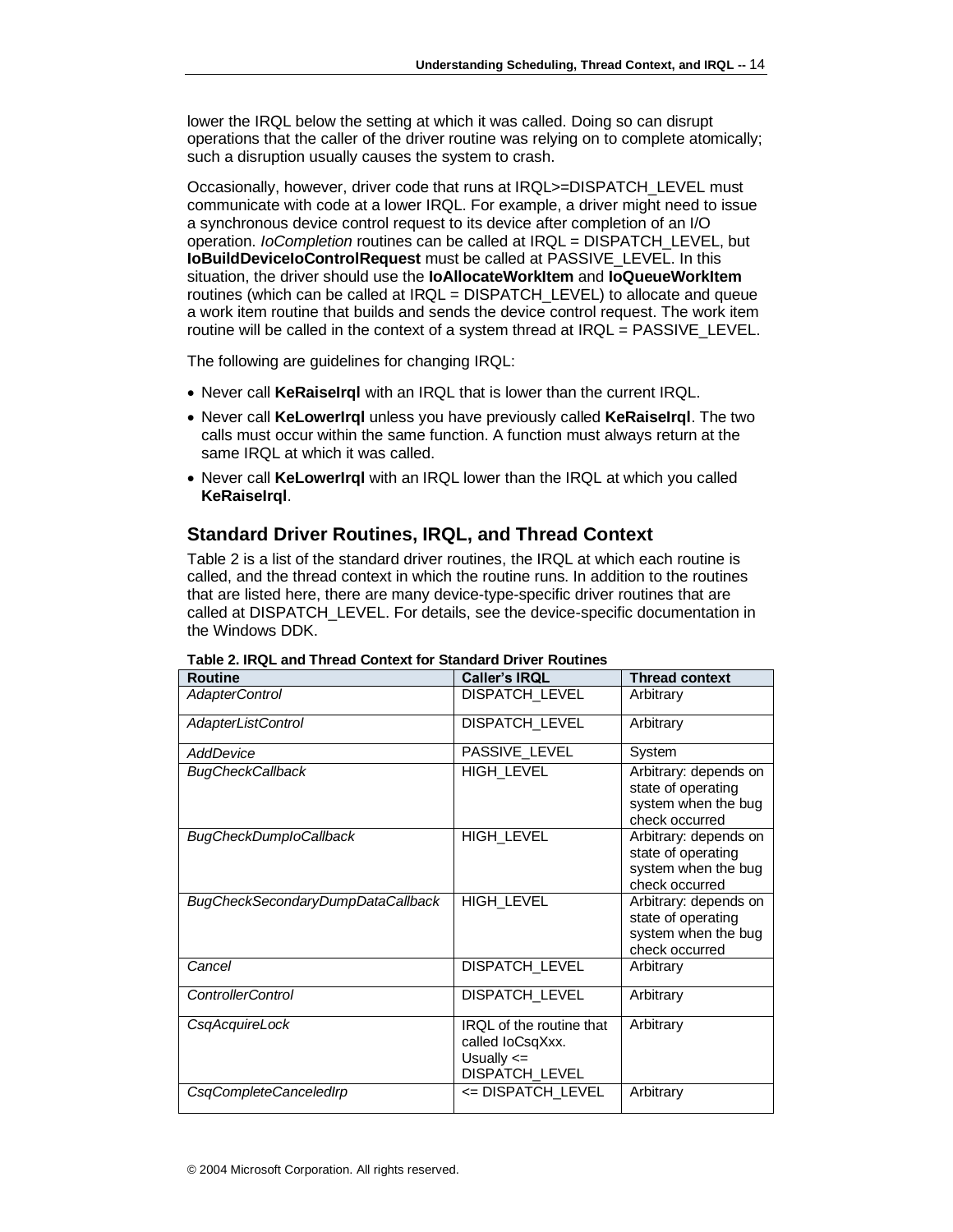| <b>Routine</b>                            | <b>Caller's IRQL</b>             | <b>Thread context</b>                         |
|-------------------------------------------|----------------------------------|-----------------------------------------------|
| CsqInsertIrp                              | IRQL of the lock                 | Arbitrary                                     |
|                                           | acquired by                      |                                               |
|                                           | CsqAcquireLock.                  |                                               |
|                                           | Usually $\leq$<br>DISPATCH_LEVEL |                                               |
| CsqInsertIrpEx                            | IRQL of the lock                 | Arbitrary                                     |
|                                           | acquired by                      |                                               |
|                                           | CsqAcquireLock.                  |                                               |
|                                           | Usually $\leq$                   |                                               |
|                                           | DISPATCH_LEVEL                   |                                               |
| <b>CsgPeekNextIrp</b>                     | IRQL of the lock                 | Arbitrary                                     |
|                                           | acquired by<br>CsqAcquireLock.   |                                               |
|                                           | Usually $\leq$                   |                                               |
|                                           | DISPATCH_LEVEL                   |                                               |
| CsqReleaseLock                            | IRQL of the lock                 | Arbitrary                                     |
|                                           | acquired by                      |                                               |
|                                           | CsqAcquireLock.                  |                                               |
|                                           | Usually $\leq$<br>DISPATCH_LEVEL |                                               |
| CsqRemovelrp                              | IRQL of the lock                 | Arbitrary                                     |
|                                           | acquired by                      |                                               |
|                                           | CsqAcquireLock.                  |                                               |
|                                           | Usually $\leq$                   |                                               |
|                                           | DISPATCH_LEVEL                   |                                               |
| <b>CustomDpc</b>                          | <b>DISPATCH_LEVEL</b>            | Arbitrary                                     |
| Custom TimerDpc                           | DISPATCH_LEVEL                   | Arbitrary                                     |
| <b>DispatchCleanup</b>                    | PASSIVE_LEVEL                    | Non-arbitrary for                             |
|                                           |                                  | FSD, FS filter, and                           |
|                                           |                                  | other highest-level<br>drivers; arbitrary for |
|                                           |                                  | other drivers                                 |
| DispatchClose (for FSD, FS filters, and   | APC LEVEL                        | Arbitrary                                     |
| other highest-level drivers)              |                                  |                                               |
| DispatchClose (for all other drivers)     | PASSIVE_LEVEL                    | Arbitrary                                     |
|                                           | PASSIVE_LEVEL                    |                                               |
| <b>DispatchCreate</b>                     |                                  | Non-arbitrary for<br>FSD, FS filter, and      |
|                                           |                                  | other highest-level                           |
|                                           |                                  | drivers; arbitrary for                        |
|                                           |                                  | other drivers                                 |
| <b>DispatchCreateClose</b>                | PASSIVE_LEVEL                    | Non-arbitrary for                             |
|                                           |                                  | FSD, FS filter, and<br>other highest-level    |
|                                           |                                  | drivers; arbitrary for                        |
|                                           |                                  | other drivers                                 |
| DispatchDeviceControl (for devices not in | PASSIVE_LEVEL                    | Non-arbitrary for FSD                         |
| paging path)                              |                                  | and FS filters;<br>arbitrary for other        |
|                                           |                                  | drivers                                       |
| DispatchDeviceControl (for devices in     | <= DISPATCH_LEVEL                | Arbitrary                                     |
| paging path)                              |                                  |                                               |
| <b>DispatchFlushBuffers</b>               | PASSIVE_LEVEL                    | Non-arbitrary for                             |
|                                           |                                  | FSD, FS filter, and                           |
|                                           |                                  | other highest-level                           |
|                                           |                                  | drivers; arbitrary for                        |
|                                           |                                  | other drivers                                 |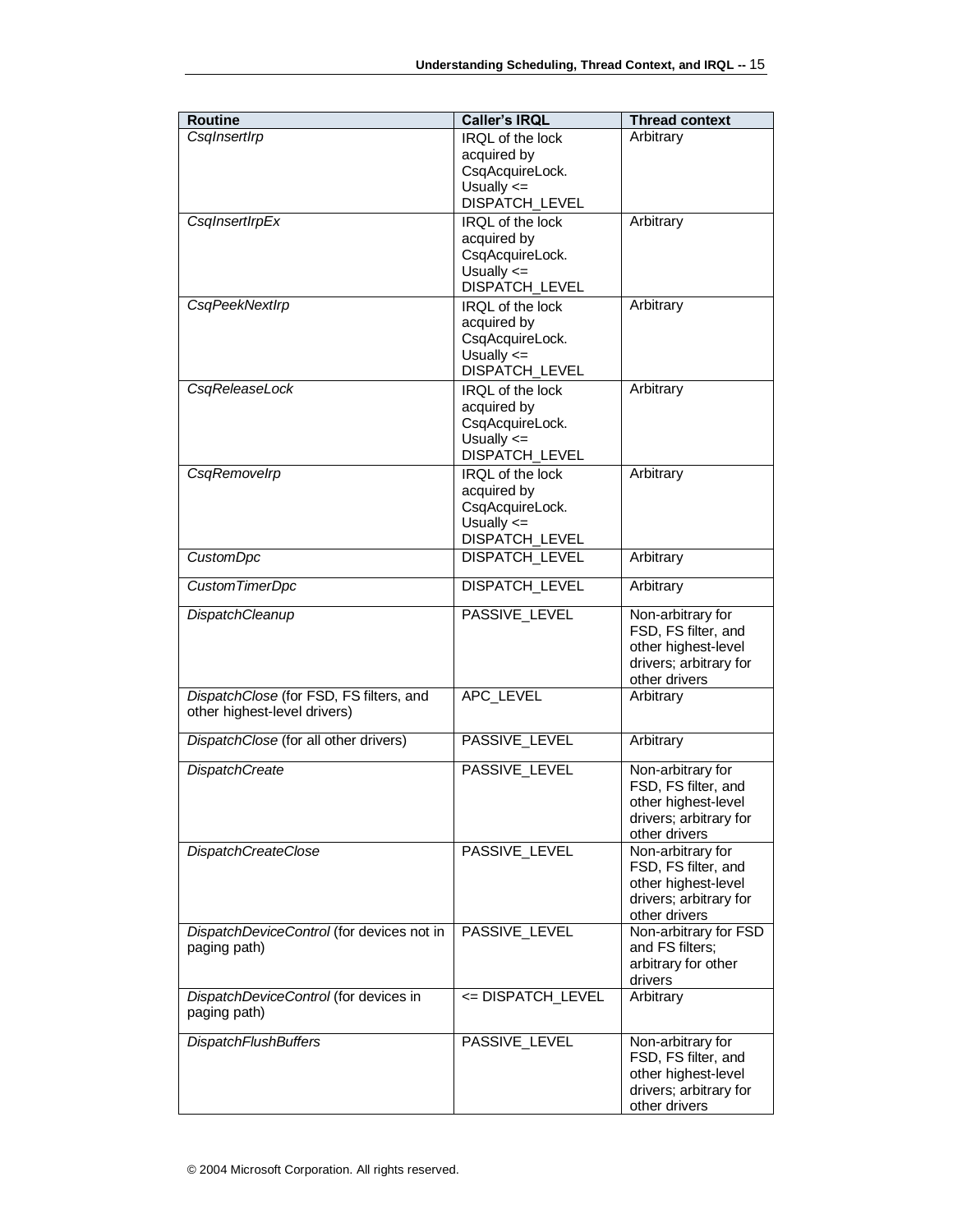| <b>Routine</b>                                                                     | <b>Caller's IRQL</b>                                               | <b>Thread context</b>                                                                                      |
|------------------------------------------------------------------------------------|--------------------------------------------------------------------|------------------------------------------------------------------------------------------------------------|
| <b>DispatchInternalDeviceControl</b>                                               | Depends on the device<br>type, but always $\leq$<br>DISPATCH_LEVEL | Arbitrary                                                                                                  |
| <b>DispatchPnp</b>                                                                 | PASSIVE_LEVEL                                                      | Arbitrary                                                                                                  |
| DispatchPower (if the<br>DO_POWER_PAGABLE flag is not set in<br>the device object) | <= DISPATCH_LEVEL                                                  | Arbitrary                                                                                                  |
| DispatchPower (if the<br>DO_POWER_PAGABLE flag is set in the<br>device object)     | PASSIVE_LEVEL                                                      | Arbitrary                                                                                                  |
| <b>DispatchQueryInformation</b>                                                    | PASSIVE_LEVEL                                                      | Non-arbitrary for<br>FSD, FS filter, and<br>other highest-level<br>drivers; arbitrary for<br>other drivers |
| <b>DispatchRead</b>                                                                | PASSIVE_LEVEL                                                      | Non-arbitrary for<br>FSD, FS filter, and<br>other highest-level<br>drivers; arbitrary for<br>other drivers |
| DispatchRead (for devices in paging<br>path)                                       | APC LEVEL                                                          | Arbitrary                                                                                                  |
| DispatchRead and DispatchWrite<br>routines of drivers in the storage stack         | <= DISPATCH_LEVEL                                                  | Arbitrary                                                                                                  |
| DispatchReadWrite (for devices not in<br>paging path)                              | PASSIVE_LEVEL                                                      | Non-arbitrary for<br>FSD, FS filter, and<br>other highest-level<br>drivers; arbitrary for<br>other drivers |
| DispatchReadWrite (for devices in paging<br>path)                                  | APC_LEVEL                                                          | Arbitrary                                                                                                  |
| <b>DispatchSetInformation</b>                                                      | PASSIVE_LEVEL                                                      | Non-arbitrary for<br>FSD, FS filter, and<br>other highest-level<br>drivers; arbitrary for<br>other drivers |
| <b>DispatchShutdown</b>                                                            | PASSIVE_LEVEL                                                      | Non-arbitrary for<br>FSD, FS filter, and<br>other highest-level<br>drivers; arbitrary for<br>other drivers |
| <b>DispatchSystemControl</b>                                                       | PASSIVE_LEVEL                                                      | Arbitrary                                                                                                  |
| DispatchWrite (for devices in paging<br>path)                                      | APC LEVEL                                                          | Arbitrary                                                                                                  |
| DispatchWrite (for devices not in paging<br>path)                                  | PASSIVE_LEVEL                                                      | Non-arbitrary for<br>FSD, FS filter, and<br>other highest-level<br>drivers; arbitrary for<br>other drivers |
| <b>Dillnitialize</b>                                                               | PASSIVE_LEVEL                                                      | System or arbitrary                                                                                        |
| <b>DIIUnload</b>                                                                   | PASSIVE_LEVEL                                                      | Arbitrary                                                                                                  |
| <b>DpcForlsr</b>                                                                   | DISPATCH_LEVEL                                                     | Arbitrary                                                                                                  |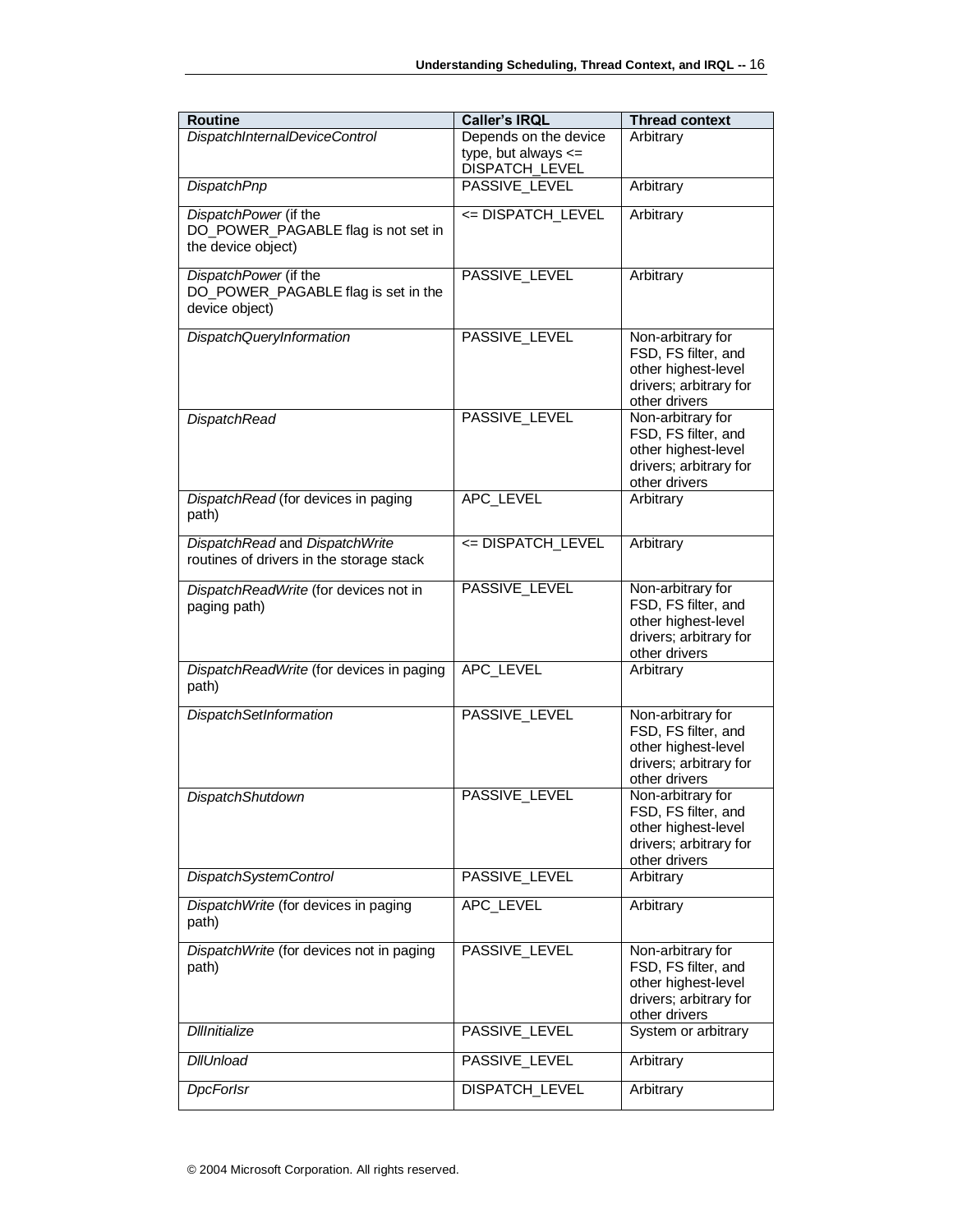| <b>Routine</b>          | <b>Caller's IRQL</b>                            | <b>Thread context</b> |
|-------------------------|-------------------------------------------------|-----------------------|
| <b>DriverEntry</b>      | PASSIVE_LEVEL                                   | System                |
| <b>InterruptService</b> | DIROL for the<br>associated interrupt<br>object | Arbitrary             |
| <b>loCompletion</b>     | <= DISPATCH_LEVEL                               | Arbitrary             |
| <i>loTimer</i>          | DISPATCH_LEVEL                                  | Arbitrary             |
| Reinitialize            | PASSIVE_LEVEL                                   | System                |
| Startlo                 | <b>DISPATCH_LEVEL</b>                           | Arbitrary             |
| <b>SynchCritSection</b> | DIRQL for the<br>associated interrupt<br>object | Arbitrary             |
| Unload                  | PASSIVE LEVEL                                   | System                |

# <span id="page-16-0"></span>**Interrupting a Thread: Examples**

Some simple examples can show what happens when a thread is pre-empted or interrupted. This section presents a single-processor example and a dual-processor example.

### <span id="page-16-1"></span>**Single-Processor Example**

Figure 1 shows a hypothetical example of thread interruption on a single-processor system. For the sake of simplicity, the example omits the thread scheduler, clock interrupts, and so forth.



### **Figure 1. Thread Interruption on a Single-Processor System**

The figure shows how thread execution proceeds over time, as follows:

- 1. Thread A is running at IRQL PASSIVE\_LEVEL.
- 2. Device 1 interrupts at DIRQL. Thread A is interrupted, even though its quantum has not yet expired. The system suspends Thread A and runs the *InterruptService* (ISR) routine for Device 1. The *InterruptService* routine stops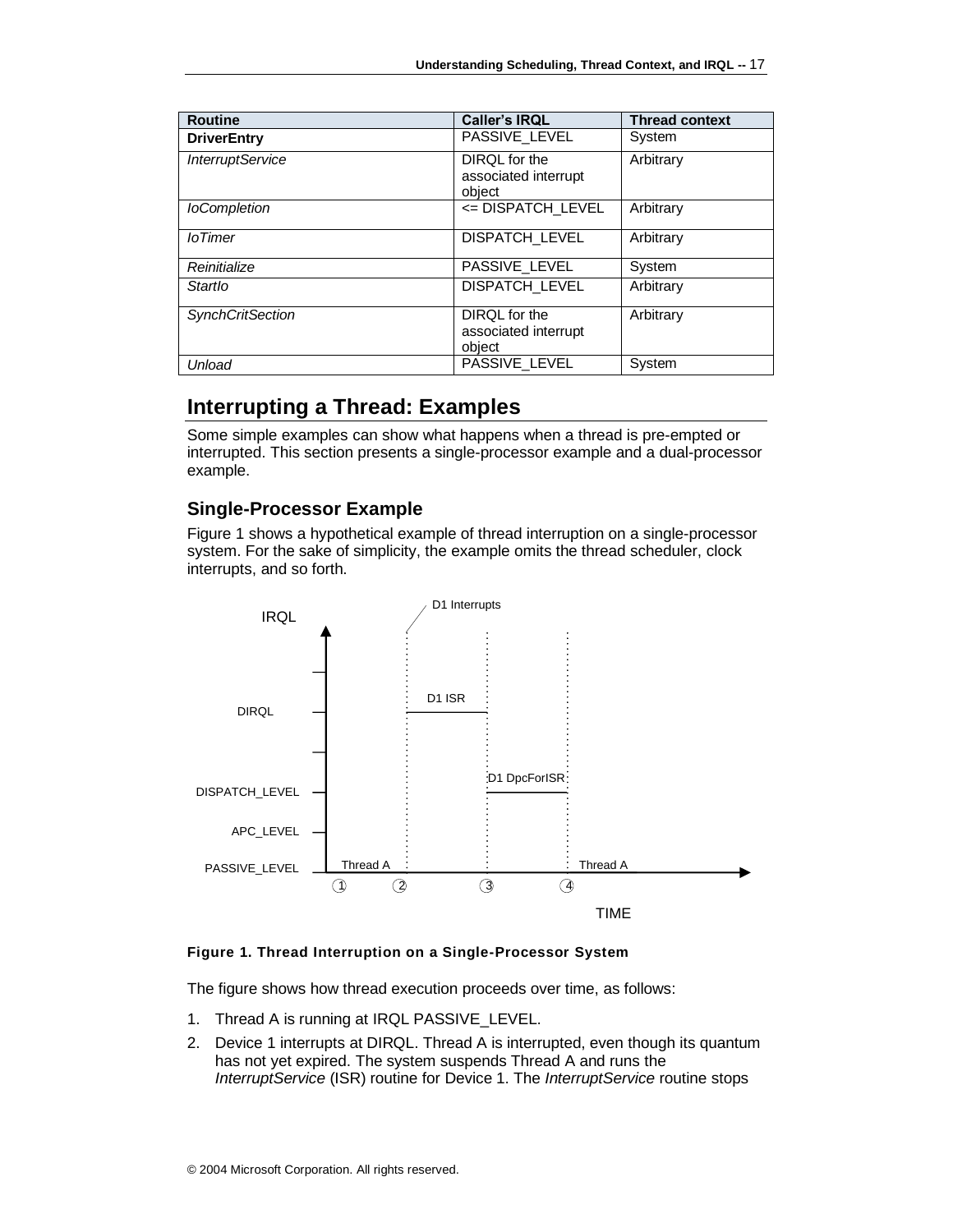Device 1 from interrupting, saves any data it requires for further processing, queues a *DpcForISR* routine, and exits.

3. No additional interrupts are pending at DIRQL for any device. Because deferred procedure calls (DPCs) run at IRQL DISPATCH\_LEVEL, any entries in the system's queue of DPC routines will run before Thread A can resume.

In this case, the queue contains the *DpcForIsr* routine that was queued by the Device 1 *InterruptService* routine. Because no further interrupts occur at IRQL>DISPATCH\_LEVEL, the *DpcForIsr* routine runs to completion.

- 4. After the *DpcForIsr* routine exits, the DPC queue is empty and no other higherpriority threads are ready to run. Therefore, the system resumes running Thread A, which continues until one of the following occurs:
	- Its quantum expires.
	- It enters a wait state.
	- It exits.
	- A higher-priority thread becomes ready to run.
	- A hardware interrupt occurs.
	- The thread queues a DPC or an APC.

There is no guarantee that Thread A will exhaust its quantum. A thread can be interrupted or pre-empted any number of times during its quantum.

### <span id="page-17-0"></span>**Multiprocessor Example**

Figure 2 shows a hypothetical example of thread interruption on a multiprocessor system. This example omits clock interrupts and so forth, but it shows the system's thread scheduler.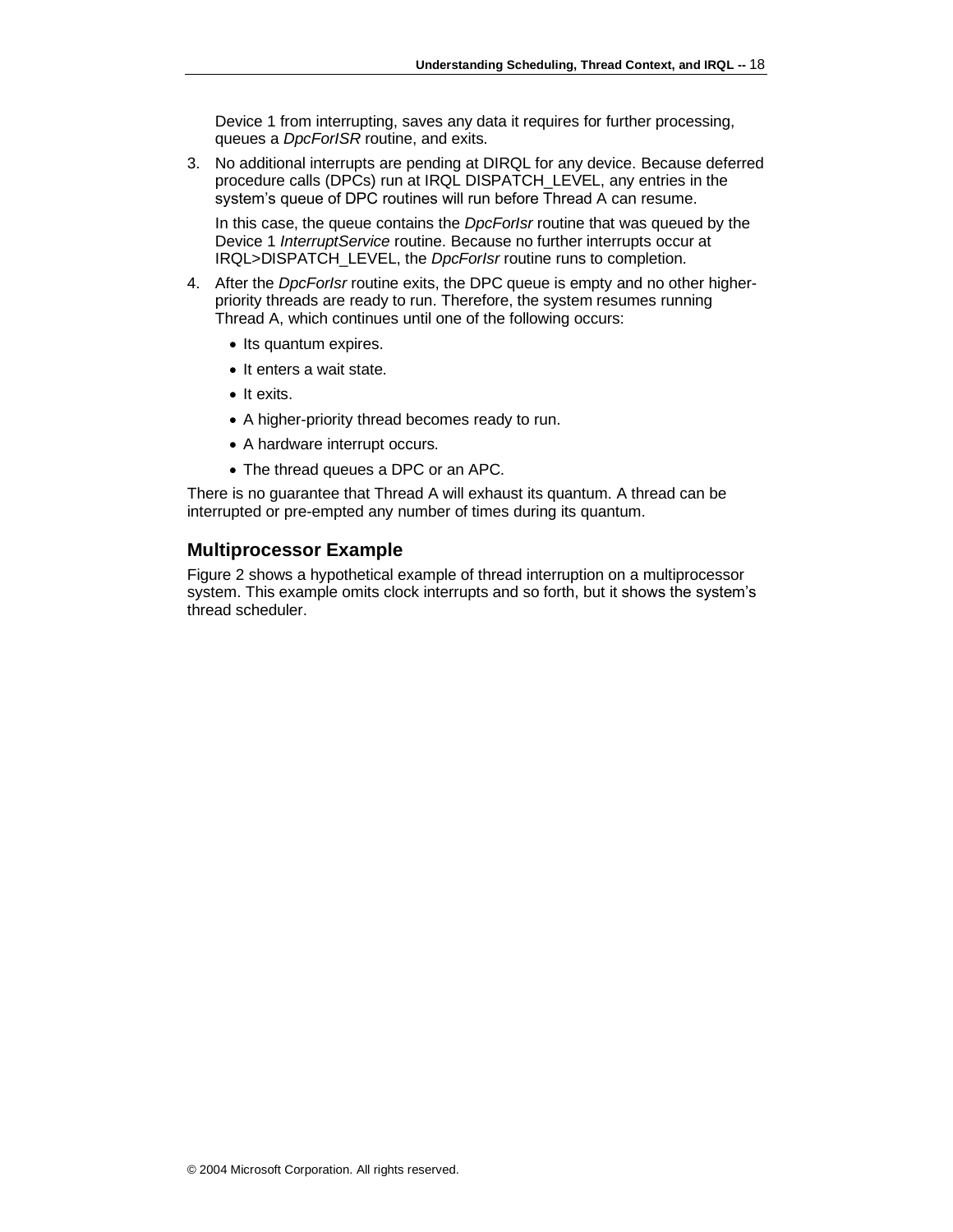

#### **Figure 2. Thread Interruption on a Multiprocessor System**

The figure shows thread execution on two processors, starting at the same time, as follows:

- 1. Processor 0 is running Thread A, while Processor 1 is running Thread B. Both threads run at IRQL=PASSIVE\_LEVEL.
- 2. Device 1 interrupts on Processor 0, so the system raises IRQL on Processor 0 to DIRQL for Device 1 and runs the Device 1 *InterruptService* (ISR) routine. The Device 1 *InterruptService* routine queues a *DpcForIsr* routine. By default, the *DpcForIsr* routine is added to the queue for the same processor (Processor 0) on which the *InterruptService* routine is running.
- 3. Because the *DpcForIsr* routine runs on the same processor as the *InterruptService* routine, but at a lower IRQL, it does not start until after the *InterruptService* routine exits.
- 4. Device 1 interrupts again—this time on Processor 1—so the system raises IRQL on Processor 1 to DIRQL for Device 1 and runs the Device 1 *InterruptService* (ISR) routine on Processor 1. The Device 1 *InterruptService* routine queues a *DpcForIsr* routine to Processor 1 (the default behavior). The *DpcForIsr* routine starts on Processor 1 after the *InterruptService* routine exits.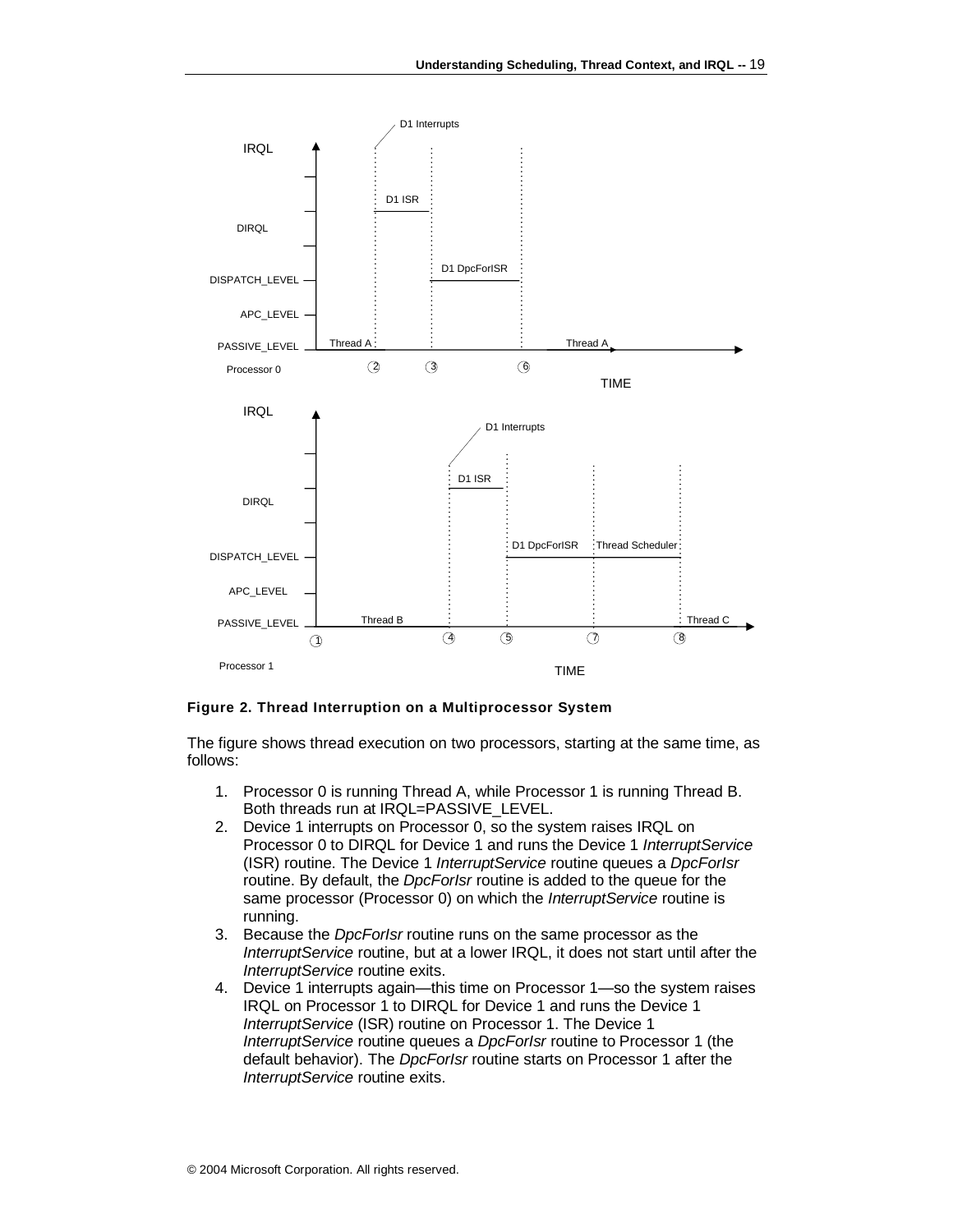- 5. The same *DpcForIsr* routine is now running on two processors at the same time, in response to two different interrupts from the same device. The driver must use spin locks to protect shared memory that the routines might access. In this case, the *DpcForIsr* routine on Processor 0 acquires the lock first, so Processor 1 spins while waiting for the lock.
- 6. The *DpcForIsr* routine on Processor 0 releases the lock, completes its work, and exits. The system now runs the next ready thread on Processor 0—in this case, Thread A.
- 7. After the *DpcForIsr* routine on Processor 0 releases the lock, the *DpcForIsr* routine on Processor 1 acquires the lock and performs its tasks. After it exits, the system's thread scheduling code runs to determine which thread to run next.
- 8. When the thread scheduler exits, no additional DPCs have been queued, so the highest-priority ready thread (Thread C) runs on Processor 1.

# <span id="page-19-0"></span>**Testing for IRQL Problems**

Errors related to IRQL are common and often result in a system crash with the bug check code IRQL\_ NOT\_LESS\_OR\_EQUAL. The Windows DDK includes several features that can help you to determine the IRQL at which driver code runs and to find IRQL-related problems:

- Routines and debugger commands that return the current IRQL
- The PAGED CODE macro
- Forced IRQL checking in Driver Verifier

## <span id="page-19-1"></span>**Techniques for Finding the Current IRQL**

You can get the IRQL at which a processor is currently operating in two ways:

- Call the **KeGetCurrentIrql** routine.
- Use the !irql kernel-mode debugger extension command.

A driver can call **KeGetCurrentIrql** to get the IRQL at which the current processor is operating. This routine can be called from any IRQL. A driver can also determine whether it is operating in a critical region by calling **KeAreApcsDisabled** (available on Windows XP and later releases).

During debugging, you can use the !irql kernel-mode debugger extension command to find the IRQL at which a processor is operating. This command returns the IRQL at which the processor was operating immediately before the debugger became active. By default, the command returns the IRQL for the current processor, but you can also specify a processor number as a parameter. This command is available on Windows Server™ 2003 and later releases.

### <span id="page-19-2"></span>**PAGED\_CODE Macro**

The PAGED CODE macro can help you find IRQL problems that are related to page faults. If the processor is running at or above DISPATCH\_LEVEL when the macro is called, the system will ASSERT. By placing the macro at the beginning of each driver routine that contains or calls pageable code, you can determine whether the routine performs actions that are invalid at the IRQL at which it is called.

However, the macro cannot help you find IRQL problems in code that subsequently raises IRQL. For example, if the processor is running at PASSIVE\_LEVEL when the PAGED\_CODE macro runs, but the routine later calls **KeAcquireSpinLock** (which